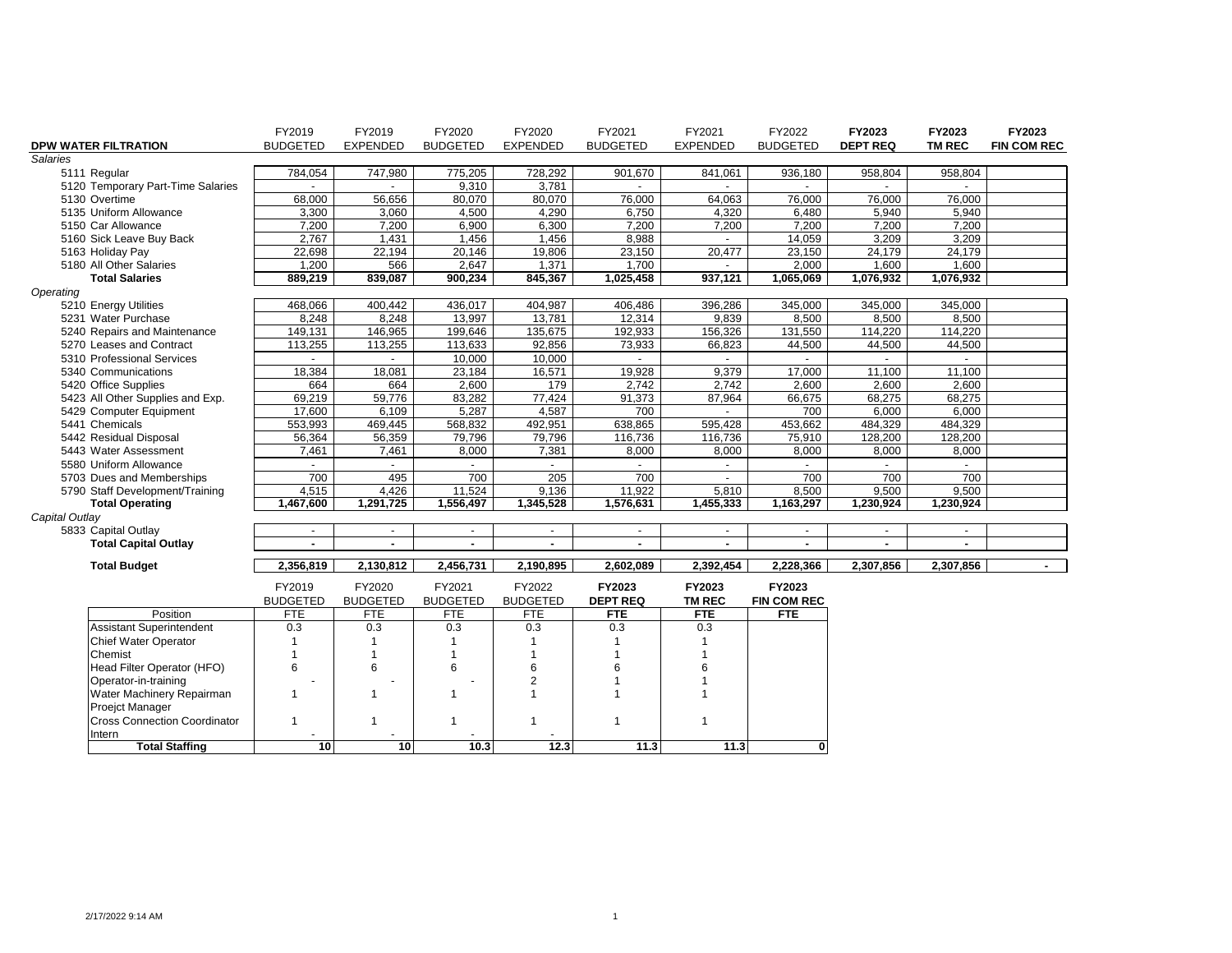### **FISCAL YEAR 2023 DPW WATER FILTRATION DEPARTMENT SALARY INFORMATION TOWN MANAGER RECOMMENDED**

| <b>Regular Salaries</b>       |                                     |            |                |             |                    |             |              |            |                     |
|-------------------------------|-------------------------------------|------------|----------------|-------------|--------------------|-------------|--------------|------------|---------------------|
| Name                          | <b>Position</b>                     | Ann. Date  | Grade          | <b>Step</b> | <b>Base Salary</b> | Longevity % | Longevity \$ | Wage Def.  | <b>Total Salarv</b> |
| Scott Brinch                  | <b>Assistant Director - Utility</b> | 12/18/2017 | A10            | 10          | 34,459             |             | 200          |            | 34,659              |
| Michael Donovan               | <b>Chief Operator</b>               | 3/21/1994  | A9             | 8           | 38,037             |             | 3.200        |            | 41,237              |
|                               | Step                                | 2/4/2023   |                | 9           | 53,523             |             |              |            | 53,523              |
| Melissa Woodbury              | Chemist                             | 5/17/2018  | A8             |             | 35,597             |             | 125          |            | 35,722              |
|                               | Step                                | 11/7/2022  |                | 8           | 46,320             |             |              |            | 46,320              |
| <b>Michael Brothers</b>       | Head Filter Oper.                   | 8/30/2004  | 3B             |             | 78,067             |             | 2,200        |            | 80,267              |
| <b>Rose Doherty</b>           | Head Filter Oper.                   | 6/15/2020  | 3B             |             | 78,067             |             |              |            | 78,067              |
| Vacant                        | Machinery Repairman                 |            | 3              |             | 72,661             |             |              |            | 72,661              |
| <b>Matt Hirtle</b>            | Head Filter Oper.                   | 11/4/2002  | 3B             |             | 78,067             |             | 2,535        |            | 80,602              |
| <b>Robert Miner</b>           | Head Filter Oper.                   | 4/26/1999  | 3B             |             | 78,067             |             | 2,700        | \$2,733.00 | 83,500              |
| John Salerno                  | Head Filter Oper.                   | 7/3/1989   | 3B             |             | 78,067             |             | 3.200        | \$2.733.00 | 84,000              |
| <b>Raun Nichols</b>           | <b>CrossConnection Surveyor</b>     | 10/1/2019  | 3              |             | 72,661             |             |              |            | 72,661              |
| John Jensen                   | Head Filter Oper.                   | 4/5/2021   | 3 <sub>b</sub> |             | 78,067             |             |              |            | 78,067              |
| Cole Johansen                 | Operator-in-training                | 7/4/2022   | 3              | 4           | 62,180             |             |              |            | 62,180              |
| Vacant                        | Operator-in-training                |            | 3              | 2           | 55,338             |             |              |            | 55,338              |
| <b>Total Regular Salaries</b> |                                     |            |                |             | 939.178            |             | 14.160       | 5,466      | 958.804             |

### *Temporary Part-Time Salaries*

| Name                               | osition? | . Date<br>Ann. | Grade | <b>Step</b> | : Salarv<br>Base | Longevity % | Longevity' | Wage Def. | Total Salarv |
|------------------------------------|----------|----------------|-------|-------------|------------------|-------------|------------|-----------|--------------|
|                                    |          |                |       |             |                  |             |            |           |              |
| Total Temporary Part-Time Salaries |          |                |       |             |                  |             |            |           |              |

#### *Overtime*

| Name                  | Position                          |  | Amount |  | $\overline{\phantom{a}}$<br>Total<br>Benefit |
|-----------------------|-----------------------------------|--|--------|--|----------------------------------------------|
|                       | <b>IHFC</b><br>Chemist<br>⊡Os and |  | 76.000 |  | 76,000                                       |
| <b>Total Overtime</b> |                                   |  | 76.000 |  | 76,000                                       |

#### *Uniform Allowance*

| <b>Name</b>                    | $\cdots$<br>Position                  |  | Amount |  | $\sim$<br>.<br>Total Benefit |
|--------------------------------|---------------------------------------|--|--------|--|------------------------------|
|                                | $1$ C <sub>to</sub> ff<br>(40)<br>ાતા |  | 540    |  | 5,940                        |
| <b>Total Uniform Allowance</b> |                                       |  | 540    |  | 5,940                        |

#### *Car Allowance*

| <b>Name</b>          | Position                  |  | Per/Month | # Months |  | <b>Total Benefit</b> |
|----------------------|---------------------------|--|-----------|----------|--|----------------------|
| Michael<br>l Donovan | <b>Chief Operator</b>     |  | 300       | . .      |  | 3,600                |
| <b>Scott Brinch</b>  | <b>Assistant Director</b> |  | 300       | . .      |  | 3,600                |
| Total Car Allowance  |                           |  | 600       |          |  | 7,200                |

### *Sick Leave Buy Back*

| Name                      | <b>Position</b>   | <b>Retirement Date</b> |  | # of Davs | Annual Sal. | Weekly Sal. | Daily Sal. | <b>Total Benefit</b> |
|---------------------------|-------------------|------------------------|--|-----------|-------------|-------------|------------|----------------------|
| Robert Miner              | Head Filter Oper. |                        |  |           |             |             | 319.92     | ,600                 |
| John Salerno              | Head Filter Oper. |                        |  |           |             |             | 321.84     | ,609                 |
| Total Sick Leave Buv-Back |                   |                        |  |           |             |             |            | 3,209                |

#### *Holiday Pay*

| Name                              | $\cdots$<br>Position   |  | Amount      |  | <b>Total Benefit</b>        |
|-----------------------------------|------------------------|--|-------------|--|-----------------------------|
|                                   | HFC<br>$\Delta$<br>-09 |  | .179<br>24. |  | 0.470<br>Z4. I<br>$\cdot$   |
| ь.<br>.<br>.<br>Total Holidav Pav |                        |  | 24.179      |  | 0.4.470<br>Z4.II<br>$\cdot$ |

| Name                            | <b>Position</b> | Amount | <b>Total Benefit</b> |
|---------------------------------|-----------------|--------|----------------------|
| Out of Grade                    | <b>HFOs</b>     | ,200   | 1,200                |
| License Incentive               |                 | 400    | 400                  |
| <b>Total All Other Salaries</b> |                 | .600   | ,600                 |
|                                 |                 |        |                      |
| <b>Department Total</b>         |                 |        | 1.076.932            |
|                                 |                 |        |                      |
| <b>Department Total</b>         |                 |        | .076,932             |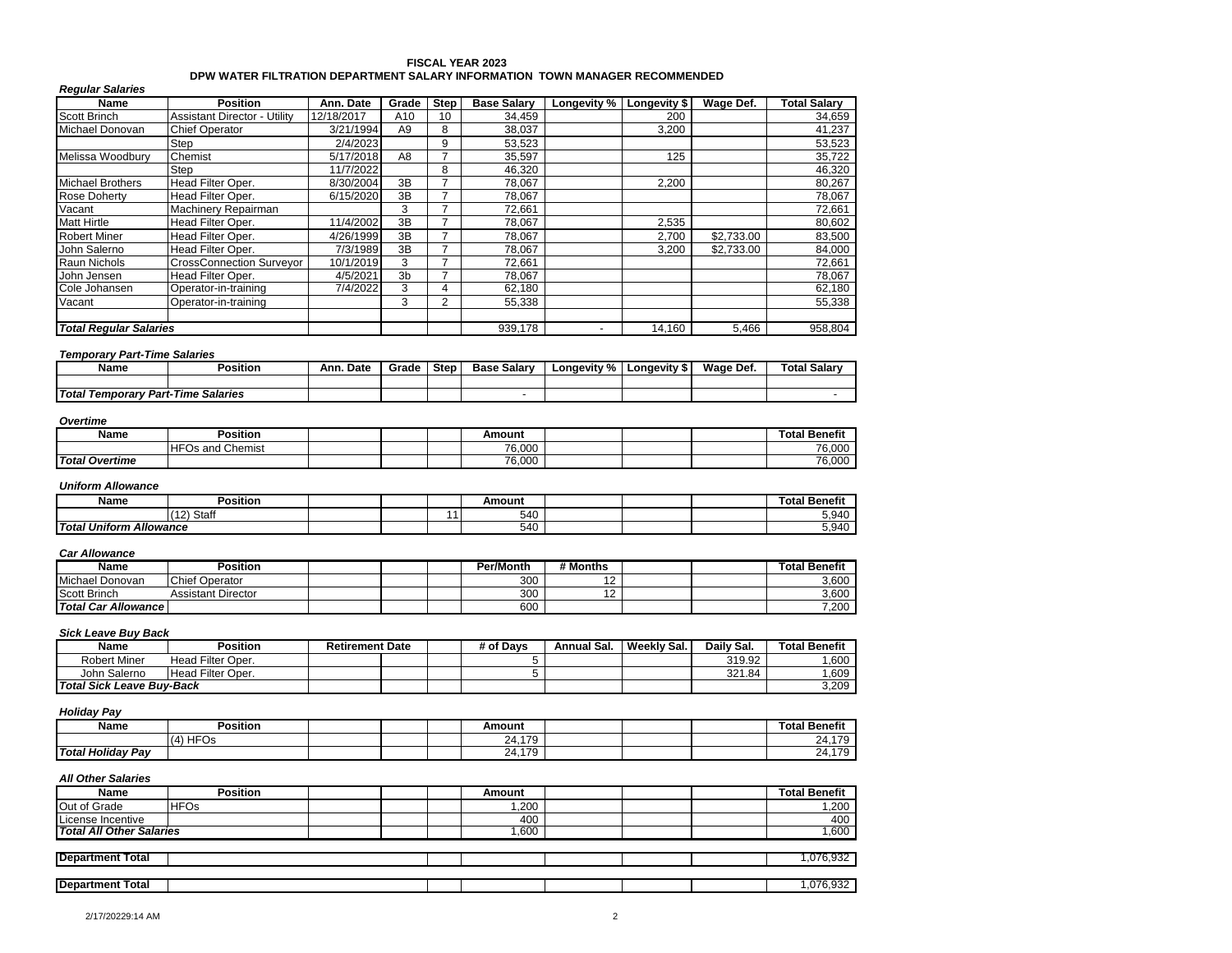#### **FISCAL YEAR 2023 DPW WATER FILTRATION DEPARTMENT SALARY INFORMATION BUDGET REQUEST**

| <b>Regular Salaries</b>       |                                     |            |                |                |                    |             |              |            |                     |
|-------------------------------|-------------------------------------|------------|----------------|----------------|--------------------|-------------|--------------|------------|---------------------|
| Name                          | <b>Position</b>                     | Ann. Date  | Grade          | <b>Step</b>    | <b>Base Salary</b> | Longevity % | Longevity \$ | Wage Def.  | <b>Total Salary</b> |
| <b>Scott Brinch</b>           | <b>Assistant Director - Utility</b> | 12/18/2017 | A10            | 10             | 34,459             |             | 200          |            | 34,659              |
| Michael Donovan               | <b>Chief Operator</b>               | 3/21/1994  | A9             | 8              | 38,037             |             | 3,200        |            | 41,237              |
|                               | Step                                | 2/4/2023   |                | 9              | 53,523             |             |              |            | 53,523              |
| Melissa Woodbury              | Chemist                             | 5/17/2018  | A8             |                | 35,597             |             | 125          |            | 35,722              |
|                               | Step                                | 11/7/2022  |                | 8              | 46,320             |             |              |            | 46,320              |
| <b>Michael Brothers</b>       | Head Filter Oper.                   | 8/30/2004  | 3B             |                | 78,067             |             | 2,200        |            | 80,267              |
| <b>Rose Doherty</b>           | Head Filter Oper.                   | 6/15/2020  | 3B             | -              | 78,067             |             |              |            | 78,067              |
| Vacant                        | Machinery Repairman                 |            | 3              |                | 72,661             |             |              |            | 72,661              |
| <b>Matt Hirtle</b>            | Head Filter Oper.                   | 11/4/2002  | 3B             | -              | 78,067             |             | 2,535        |            | 80,602              |
| <b>Robert Miner</b>           | Head Filter Oper.                   | 4/26/1999  | 3B             |                | 78,067             |             | 2,700        | \$2.733.00 | 83,500              |
| John Salerno                  | Head Filter Oper.                   | 7/3/1989   | 3B             |                | 78,067             |             | 3,200        | \$2.733.00 | 84,000              |
| <b>Raun Nichols</b>           | <b>CrossConnection Surveyor</b>     | 10/1/2019  | 3              |                | 72,661             |             |              |            | 72,661              |
| John Jensen                   | Head Filter Oper.                   | 4/5/2021   | 3 <sub>b</sub> |                | 78,067             |             |              |            | 78,067              |
| Cole Johansen                 | Operator-in-training                | 7/4/2022   | 3              | 4              | 62,180             |             |              |            | 62,180              |
| Vacant                        | Operator-in-training                |            | 3              | $\overline{2}$ | 55,338             |             |              |            | 55,338              |
|                               |                                     |            |                |                |                    |             |              |            |                     |
| <b>Total Regular Salaries</b> |                                     |            |                |                | 939,178            | -           | 14,160       | 5,466      | 958.804             |

#### *Temporary Part-Time Salaries*

|          | Name            | Position                  | Date<br>Ann. | Grade | Step | ⊦Salarv<br>Base | . %<br>∟onaevitv | ∟ongevity<br>- 39 | Wage Def. | <b>Total Salary</b> |
|----------|-----------------|---------------------------|--------------|-------|------|-----------------|------------------|-------------------|-----------|---------------------|
|          |                 |                           |              |       |      |                 |                  |                   |           |                     |
| Total To | Temporary Part- | <b>Salaries</b><br>Time . |              |       |      |                 |                  |                   |           |                     |

#### *Overtime*

| Name                  | <b>Position</b>                               |  | Amount |  | $-$<br>™otal<br>Benefit |
|-----------------------|-----------------------------------------------|--|--------|--|-------------------------|
|                       | <b>HFO</b><br>Chemist <sup>-</sup><br>FOs and |  | 76.000 |  | 76,000                  |
| <b>Total Overtime</b> |                                               |  | 76,000 |  | 76,000                  |

#### *Uniform Allowance*

| Name                    | Position                    |  | Amount |  | $\overline{\phantom{a}}$<br>Benefit<br>otal |
|-------------------------|-----------------------------|--|--------|--|---------------------------------------------|
|                         | Staff<br>(40)<br>,,<br>$-1$ |  | 540    |  | 5.940                                       |
| Total Uniform Allowance |                             |  | 540    |  | 5,940                                       |

#### *Car Allowance*

| Name                | Position              |  | <b>Per/Month</b> | # Months |  | <b>Total Benefit</b> |
|---------------------|-----------------------|--|------------------|----------|--|----------------------|
| Michael Donovan     | <b>Chief Operator</b> |  | 300              |          |  | 3,600                |
| Scott Brinch        | Assistant Director    |  | 300              |          |  | 3,600                |
| Total Car Allowance |                       |  | 600              |          |  | 7,200                |

### *Sick Leave Buy Back*

| Name                             | <b>Position</b>   | <b>Retirement Date</b> |  | # of Davs | Annual Sal. | Weekly Sal. | Daily Sal. | <b>Total Benefit</b> |
|----------------------------------|-------------------|------------------------|--|-----------|-------------|-------------|------------|----------------------|
| <b>Robert Miner</b>              | Head Filter Oper. |                        |  |           |             |             | 319.92     | ,600                 |
| John Salerno                     | Head Filter Oper. |                        |  |           |             |             | 321.84     | .609                 |
| <b>Total Sick Leave Buv-Back</b> |                   |                        |  |           |             |             |            | 3,209                |

## *Holiday Pay*

| Name              | .<br>Position                             |  | Amount             |  | <b>Total Benefit</b>               |
|-------------------|-------------------------------------------|--|--------------------|--|------------------------------------|
|                   | م ۱۳۰<br>$\cdots$<br>$\overline{A}$<br>U. |  | 179<br>24,1<br>.   |  | $1 - 2$<br>$\sim$<br><b>47.119</b> |
| Total Holiday Pay |                                           |  | 170<br>24.1<br>. . |  | $1 - 0$<br><b>24.179</b>           |

| <b>Name</b>                     | <b>Position</b> |  | Amount |  | <b>Total Benefit</b> |
|---------------------------------|-----------------|--|--------|--|----------------------|
| Out of Grade                    | <b>HFOs</b>     |  | ,200   |  | ,200                 |
| License Incentive               |                 |  | 400    |  | 400                  |
| <b>Total All Other Salaries</b> |                 |  | ,600   |  | ,600                 |
|                                 |                 |  |        |  |                      |
| <b>Department Total</b>         |                 |  |        |  | .076.932             |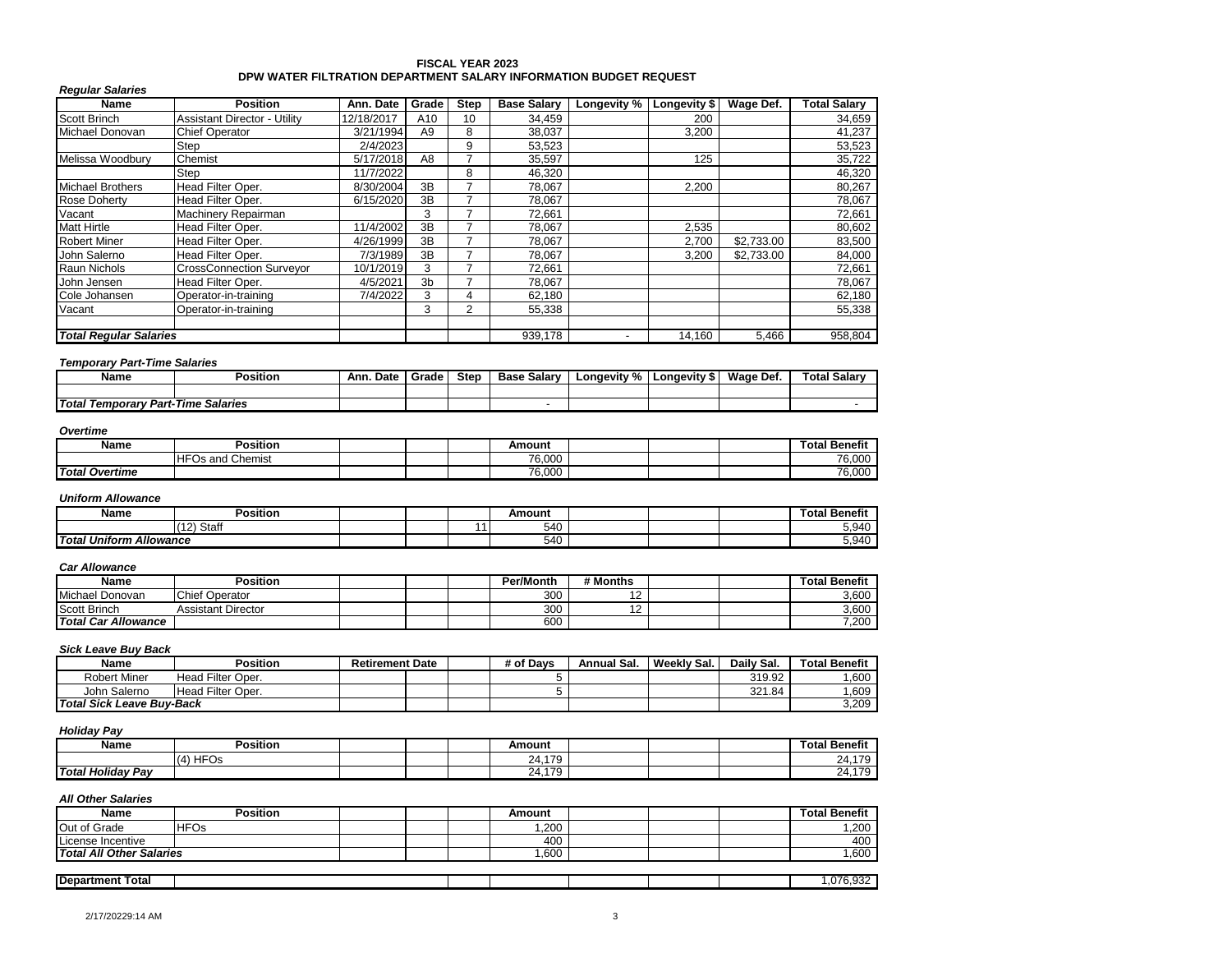### **FISCAL YEAR 2022 DPW WATER FILTRATION DEPARTMENT SALARY INFORMATION**

| <b>Regular Salaries</b>       |                                     |           |                |             |                    |                          |              |                          |              |
|-------------------------------|-------------------------------------|-----------|----------------|-------------|--------------------|--------------------------|--------------|--------------------------|--------------|
| Name                          | <b>Position</b>                     | Ann. Date | Grade          | <b>Step</b> | <b>Base Salarv</b> | Longevity %              | Longevity \$ | Wage Def.                | Total Salary |
| Scott Brinch                  | Assistant Director - Uti 12/18/2017 |           | A10            | 10          | 33,701             |                          |              |                          | 33,701       |
| Michael Donovan               | <b>Chief Operator</b>               | 3/21/1994 | A <sub>9</sub> |             | 36,289             |                          | 3,100        |                          | 39,389       |
|                               | Step                                | 2/4/2022  |                | 8           | 51,066             |                          |              |                          | 51,066       |
| Melissa Woodbury              | Chemist                             | 5/17/2018 | 4              | 5           | 25,807             |                          |              |                          | 25,807       |
|                               | Step                                | 11/7/2021 | 4              | 6           | 49,417             |                          |              |                          | 49,417       |
| <b>Michael Brothers</b>       | Head Filter Oper.                   | 8/30/2004 | 3B             |             | 76,349             |                          | 2.100        |                          | 78,449       |
| <b>Rose Doherty</b>           | Head Filter Oper.                   | 6/15/2020 | 3B             |             | 76,349             |                          |              |                          | 76,349       |
| Vacant                        | Machinery Repairman                 |           | 3              |             | 76,563             |                          |              |                          | 76,563       |
| <b>Patrick Carey</b>          | Head Filter Oper.                   | 4/6/1998  | 3B             |             | 76,349             |                          | 2,600        |                          | 78,949       |
| <b>Matt Hirtle</b>            | Head Filter Oper.                   | 11/4/2002 | 3B             |             | 76,349             |                          | 2,100        |                          | 78,449       |
| <b>Robert Miner</b>           | Head Filter Oper.                   | 4/26/1999 | 3B             |             | 76,349             |                          | 2,600        |                          | 78,949       |
| John Salerno                  | Head Filter Oper.                   | 7/3/1989  | 3B             |             | 76,349             |                          | 3,100        |                          | 79,449       |
| Raun Nichols                  | <b>CrossConnection Surv</b>         | 10/1/2019 | 3              |             | 71,063             |                          |              |                          | 71,063       |
| John Trzcinski                | Operator-in-training                | 1/4/2021  | 3              | 5           | 64,462             |                          |              |                          | 64,462       |
| Cole Johansen                 | Operator-in-training                | 1/4/2021  | 3              | 2           | 54,120             |                          |              |                          | 54,120       |
|                               |                                     |           |                |             |                    |                          |              |                          |              |
| <b>Total Regular Salaries</b> |                                     |           |                |             | 920.580            | $\overline{\phantom{a}}$ | 15.600       | $\overline{\phantom{a}}$ | 936,180      |

### *Temporary Part-Time Salaries*

| Name                                    | <b>Position</b> | Ann. Date | Grade | <b>Step</b> | <b>Base Salary</b> | Longevity % | ∟ongevity ⊁<br>D. | Wage<br>Def. | <b>Total Salar</b> |
|-----------------------------------------|-----------------|-----------|-------|-------------|--------------------|-------------|-------------------|--------------|--------------------|
|                                         |                 |           |       |             |                    |             |                   |              |                    |
| Total T<br>Temporary Part-Time Salaries |                 |           |       |             |                    |             |                   |              |                    |

### *Overtime*

| Name                  | $\cdots$<br>Position              |  | Amount |  | Total Benefit |
|-----------------------|-----------------------------------|--|--------|--|---------------|
|                       | <b>HFC</b><br>l Chemist<br>Os and |  | 76.000 |  | 76,000        |
| <b>Total Overtime</b> |                                   |  | 76.000 |  | 76.000        |

#### *Uniform Allowance*

| Name                                           | $\cdots$<br>Position |  | Amount |  | 'otal Benefit |
|------------------------------------------------|----------------------|--|--------|--|---------------|
|                                                | Staff<br>▗           |  | 6,480  |  | 6,480         |
| <b>Total Ur</b><br>Uniform<br><b>Allowance</b> |                      |  | 6.480  |  | 6.480         |

#### *Car Allowance*

| Name                       | Position              |  | Per/Month | # Months   |  | <b>Total Benefit</b> |
|----------------------------|-----------------------|--|-----------|------------|--|----------------------|
| Michael Donovan            | <b>Chief Operator</b> |  | 300       | ╺          |  | 3,600                |
| <b>Scott Brinch</b>        | Assistant Director    |  | 300       | . <u>.</u> |  | 3,600                |
| <b>Total Car Allowance</b> |                       |  | 600       |            |  | 7,200                |

#### *Sick Leave Buy Back*

| Name                      | Position            | <b>Retirement Date</b> |  | # of Davs | Annual Sal. | Weekly Sal. | Daily Sal. | <b>Total Benefit</b> |
|---------------------------|---------------------|------------------------|--|-----------|-------------|-------------|------------|----------------------|
| <b>Robert Miner</b>       | Head Filter Oper.   |                        |  |           | 77.169      | .478        | 295.67     | 478. ا               |
| John Salerno              | Head Filter Oper.   |                        |  |           | 77.669      | .488        | 297.58     | .488                 |
| Frank Giannetti           | Machinery Repairman | Jul-21                 |  | つよ        | 82.721      | .585        | 317        | 11,093               |
| Total Sick Leave Buv-Back |                     |                        |  |           |             |             |            | 14.059               |

### *Holiday Pay*

| Name                     | Position          |  | Amount                  |  | lotal<br>Benefit               |
|--------------------------|-------------------|--|-------------------------|--|--------------------------------|
|                          | <b>HFC</b><br>(4) |  | 100<br>$\sim$<br>23,150 |  | $\sim$<br>$1 - 2$<br>$-0, 100$ |
| <b>Total Holidav Pav</b> |                   |  | 0010<br>23.150          |  | 00150<br>ا د ب<br>טשו          |

| Name                            | <b>Position</b> |  | Amount |  | <b>Total Benefit</b> |
|---------------------------------|-----------------|--|--------|--|----------------------|
| Out of Grade                    | <b>HFOs</b>     |  | ,200   |  | 1,200                |
| License Incentive               |                 |  | 800    |  | 800                  |
| <b>Total All Other Salaries</b> |                 |  | 2,000  |  | 2,000                |
|                                 |                 |  |        |  |                      |
| <b>Department Total</b>         |                 |  |        |  | .065.069             |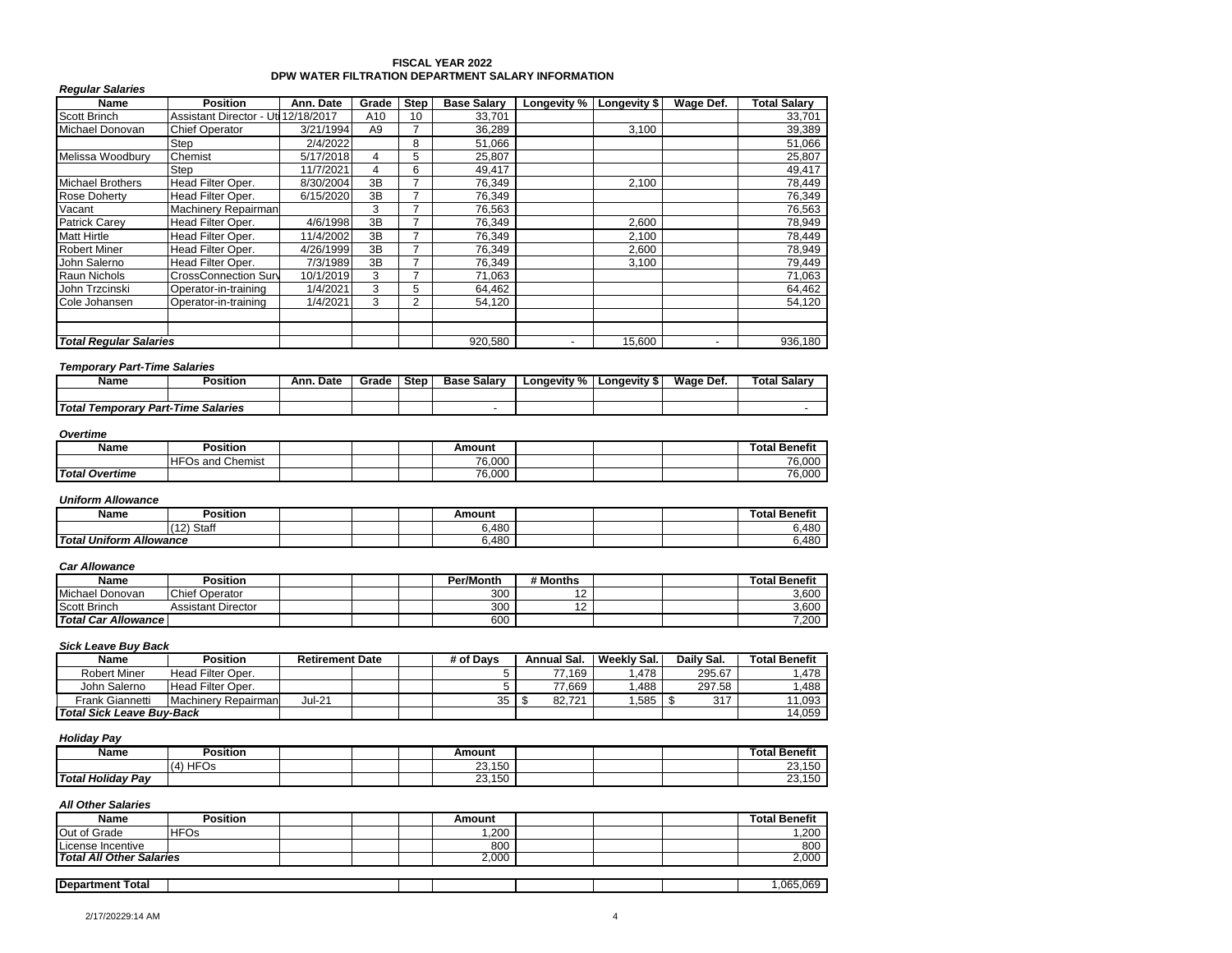### **FISCAL YEAR 2021 DPW WATER FILTRATION DEPARTMENT SALARY INFORMATION**

| <b>Regular Salaries</b>       |                                     |           |                |      |                    |             |              |           |                     |
|-------------------------------|-------------------------------------|-----------|----------------|------|--------------------|-------------|--------------|-----------|---------------------|
| Name                          | <b>Position</b>                     | Ann. Date | Grade          | Step | <b>Base Salarv</b> | Longevity % | Longevity \$ | Wage Def. | <b>Total Salarv</b> |
| Scott Brinch                  | Assistant Director - Uti 12/18/2017 |           | A10            | 10   | 32,960             |             |              |           | 32,960              |
| Michael Donovan               | <b>Chief Operator</b>               |           | A <sub>9</sub> | 10   | 81,164             |             | 3,000        |           | 84,164              |
| Melissa Woodbury              | Chemist                             | 5/17/2018 | 4              | 4    | 23,300             |             |              |           | 23,300              |
|                               | Step Increase                       | 11/7/2019 | 4              | 5    | 46,136             |             |              |           | 46,136              |
| <b>Michael Brothers</b>       | Head Filter Oper.                   | 8/30/2004 | 3B             |      | 74,669             |             | 2,000        |           | 76,669              |
| Vacant                        | Head Filter Oper.                   | 3/21/1994 | 3B             |      | 74.669             |             |              |           | 74.669              |
| <b>Frank Giannetti</b>        | Machinery Repairman                 | 4/8/1985  | 3              |      | 69,499             | 10,425      |              | 2,797     | 82,721              |
| <b>Patrick Carev</b>          | Head Filter Oper.                   | 4/6/1998  | 3B             |      | 74,669             |             | 2,500        |           | 77,169              |
| <b>Matt Hirtle</b>            | Head Filter Oper.                   | 11/4/2002 | 3B             |      | 74,669             |             | 2,000        |           | 76,669              |
| <b>Robert Miner</b>           | Head Filter Oper.                   | 4/26/1999 | 3B             | 7    | 74.669             |             | 2,500        |           | 77,169              |
| John Salerno                  | Head Filter Oper.                   | 7/3/1989  | 3B             |      | 74,669             |             | 3,000        |           | 77,669              |
| Raun Nichols                  | <b>CrossConnection Surv</b>         | 10/1/2019 | 3              |      | 69,499             |             |              |           | 69,499              |
|                               | Operator-in-training                | 7/1/2019  | 3              |      | 51,438             |             |              |           | 51,438              |
|                               | Operator-in-training                | 7/1/2019  | 3              |      | 51,438             |             |              |           | 51,438              |
| <b>Total Regular Salaries</b> |                                     |           |                |      | 873,448            | 10.425      | 15,000       | 2,797     | 901,670             |

#### *Temporary Part-Time Salaries*

| Name                               | <b>Position</b> | Date<br>Ann. | Grade | <b>Step</b> | <b>Base Salary</b> | Longevity % | <b>Longevity \$</b> | Wage Def. | <b>Total Salary</b> |
|------------------------------------|-----------------|--------------|-------|-------------|--------------------|-------------|---------------------|-----------|---------------------|
|                                    |                 |              |       |             |                    |             |                     |           |                     |
| Total Temporary Part-Time Salaries |                 |              |       |             |                    |             |                     |           |                     |

#### *Overtime*

| Name                  | <b>Position</b>                                          |  | Amount |  | $\overline{\phantom{a}}$<br>Total <sup>r</sup><br><b>Benefit</b> |
|-----------------------|----------------------------------------------------------|--|--------|--|------------------------------------------------------------------|
|                       | $I$ HF <sup><math>\sim</math></sup><br>Chemist<br>Os and |  | 76.000 |  | 76,000                                                           |
| <b>Total Overtime</b> |                                                          |  | 76.000 |  | 76,000                                                           |

#### *Uniform Allowance*

| Name                                                                                    | $\cdots$<br>Position |  |  | Amount              |  | $\sim$<br>`otal<br>' Benefit |
|-----------------------------------------------------------------------------------------|----------------------|--|--|---------------------|--|------------------------------|
| , HF $\epsilon$<br>$\sim$<br>nd Chemist<br>110<br>.hief<br>and<br>١n<br>. IU<br>◡◡<br>∼ |                      |  |  | 6 750<br>טש ו<br>◡. |  | 6,750                        |
| <b>Total Uniform</b><br>. Allowance                                                     |                      |  |  | R 750<br>טש ו<br>υ. |  | 6.750                        |

### *Car Allowance*

| Name                | <b>Position</b>           |  | Per/Month | # Months |  | <b>Total Benefit</b> |
|---------------------|---------------------------|--|-----------|----------|--|----------------------|
| Michael Donovan     | <b>Chief Operator</b>     |  | 300       |          |  | 3,600                |
| <b>Scott Brinch</b> | <b>Assistant Director</b> |  | 300       |          |  | 3,600                |
| Total Car Allowance |                           |  | 600       |          |  | 7,200                |

## *Sick Leave Buy Back*

| Name                             | Position                 | <b>Retirement Date</b> |  | # of Davs | Annual Sal. | Weekly Sal. | Daily Sal. | <b>Total Benefit</b> |
|----------------------------------|--------------------------|------------------------|--|-----------|-------------|-------------|------------|----------------------|
| <b>Robert Miner</b>              | Head Filter Oper.        |                        |  |           | 77.169      | .478        | 295.67     | .478                 |
| John Salerno                     | <b>Head Filter Oper.</b> |                        |  |           | 77.669      | .488        | 297.58     | .488                 |
| Frank Giannetti                  | Machinery Repairman      | Jan-21                 |  | 19        |             |             |            | 6,022                |
| <b>Total Sick Leave Buv-Back</b> |                          |                        |  | 29        |             |             |            | 8,988                |

# *Holiday Pay*

| Name              | Position   |  | Amount           |  | <b>Total Benefit</b> |
|-------------------|------------|--|------------------|--|----------------------|
|                   | HFOs<br>14 |  | 23,150           |  | 23,150               |
| Total Holiday Pay |            |  | 23,150<br>$\sim$ |  | 23,150               |

| Name                            | Position    |  | Amount |  | <b>Total Benefit</b> |
|---------------------------------|-------------|--|--------|--|----------------------|
| Out of Grade                    | <b>HFOs</b> |  | .200   |  | 1.200                |
| License Incentive               |             |  | 500    |  | 500                  |
| <b>Total All Other Salaries</b> |             |  | .700   |  | .700                 |
|                                 |             |  |        |  |                      |
| <b>Department Total</b>         |             |  |        |  | ,025,458             |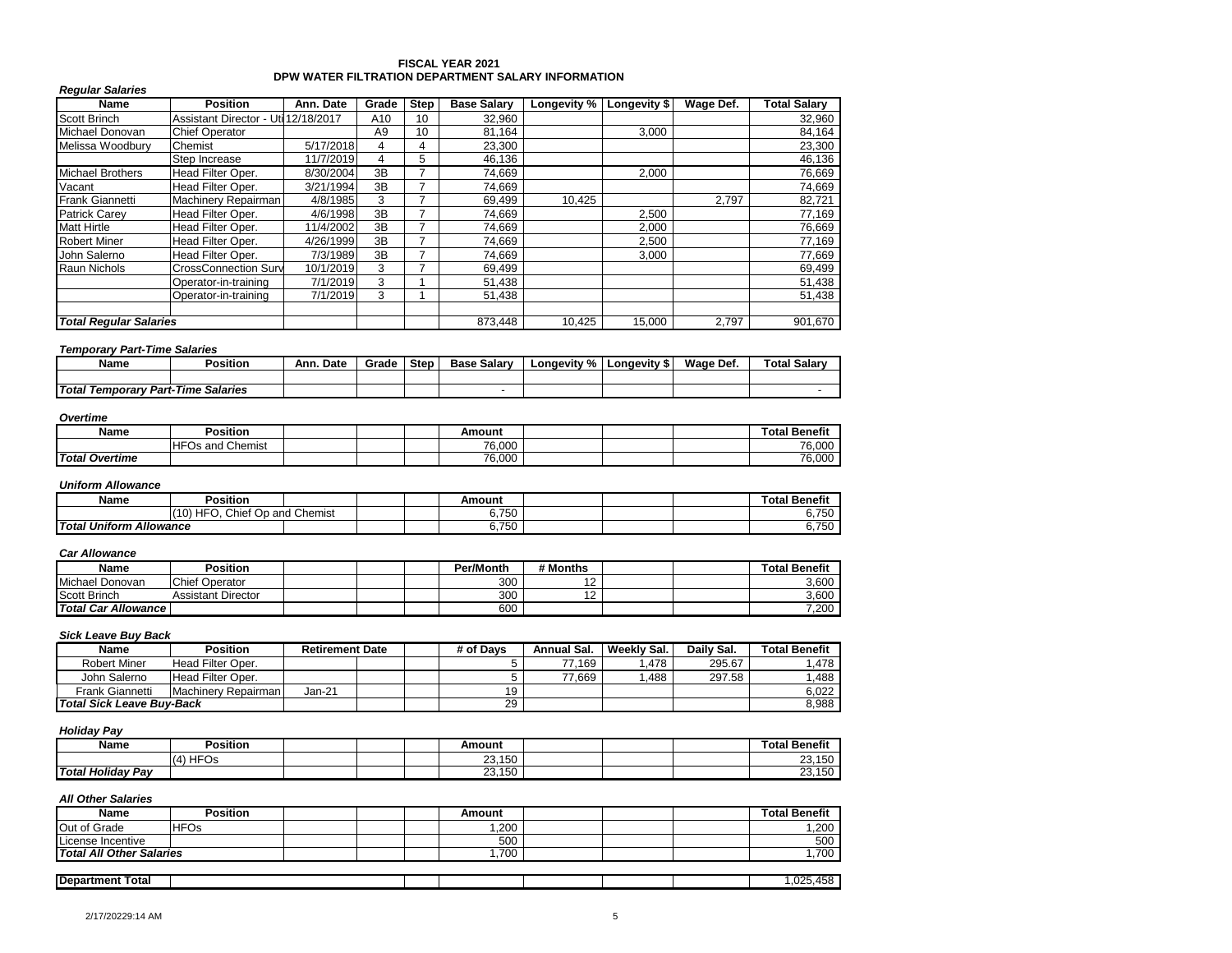# **DPW WATER FILTRATION OPERATING**

*5210 Energy Utilities*

| FY2019<br><b>BUDGETED</b>                                                                                                                                                                                                                           | FY2019<br><b>EXPENDED</b> | <b>FY2023</b><br><b>DEPT REQ</b> | FY2023<br><b>TM REC</b> |  |  |  |  |  |  |
|-----------------------------------------------------------------------------------------------------------------------------------------------------------------------------------------------------------------------------------------------------|---------------------------|----------------------------------|-------------------------|--|--|--|--|--|--|
| 468,066                                                                                                                                                                                                                                             | 400.442                   | 345,000                          | 345,000                 |  |  |  |  |  |  |
| 436,017<br>404,987<br>406,486<br>396,286<br>345,000<br>The annual flow through the plant is based on a consumption year of 910 million gallons<br>315,000<br>and a high cost of \$356.3/MG (2018); the 4-year average is \$345/mg as outlined below |                           |                                  |                         |  |  |  |  |  |  |
| Natural gas has varried depending on serverity of winter weather<br>30,000<br>Avg Nat Grid and Direct Energy costs for last three years \$27,000;                                                                                                   |                           |                                  |                         |  |  |  |  |  |  |

*Total 5210 Energy Utilities:* 345,000 345,000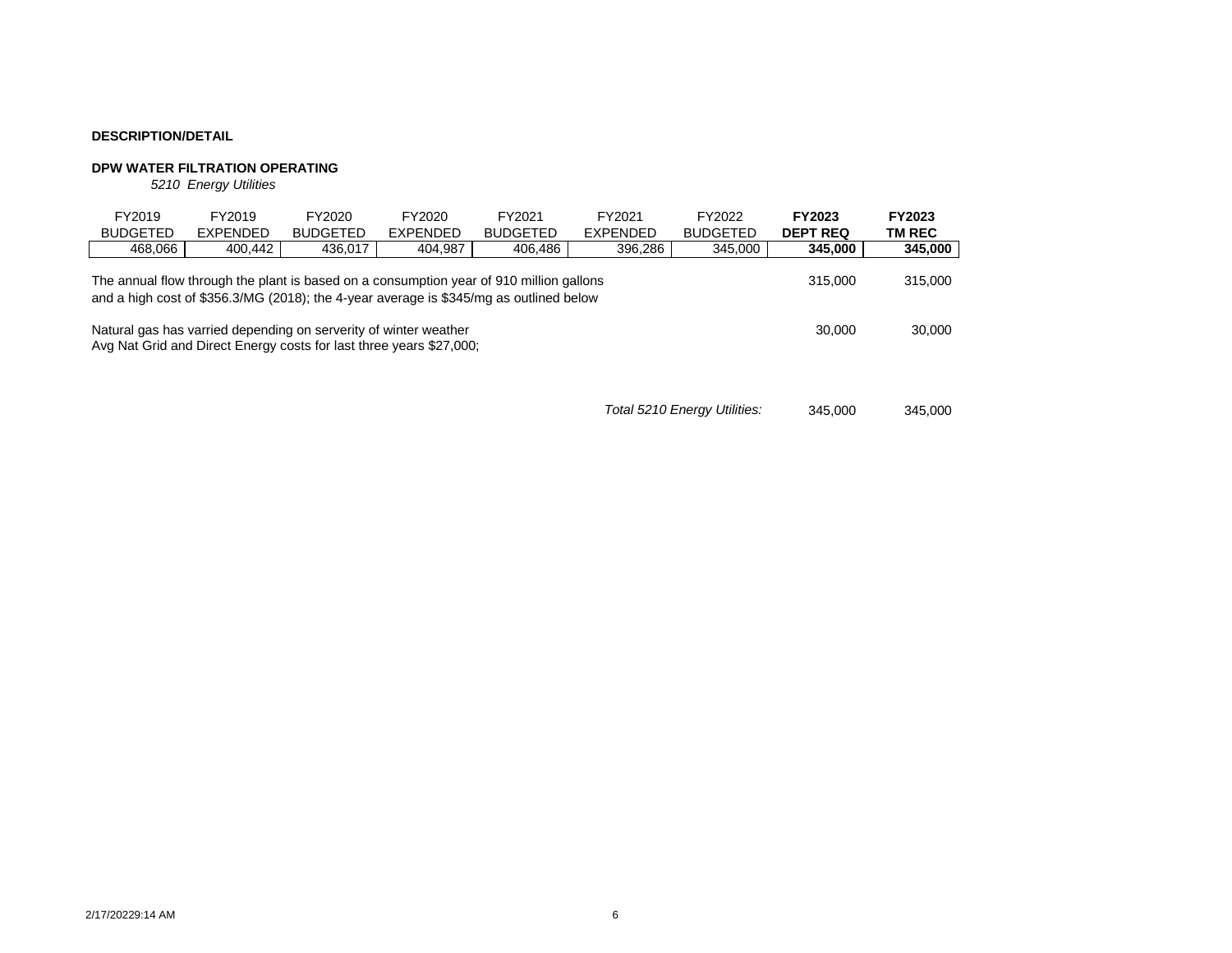# **DPW WATER FILTRATION EXPENSES**

*5231 Water Purchase*

| FY2019<br><b>BUDGETED</b>                                        | FY2019<br><b>EXPENDED</b> | FY2020<br><b>BUDGETED</b> | FY2020<br><b>EXPENDED</b> | FY2021<br><b>BUDGETED</b> | FY2021<br><b>EXPENDED</b> | FY2022<br><b>BUDGETED</b>  | FY2023<br><b>DEPT REQ</b> | FY2023<br>TM REC |
|------------------------------------------------------------------|---------------------------|---------------------------|---------------------------|---------------------------|---------------------------|----------------------------|---------------------------|------------------|
| 8,248                                                            | 8.248                     | 13,997                    | 13.781                    | 12.314                    | 9,839                     | 8,500                      | 8,500                     | 8,500            |
| Purchase of water for residents supplied from the City of Lowell |                           |                           |                           |                           |                           |                            | 8.500                     | 8,500            |
|                                                                  |                           |                           |                           |                           |                           | Total 5231 Water Purchase: | 8.500                     | 8,500            |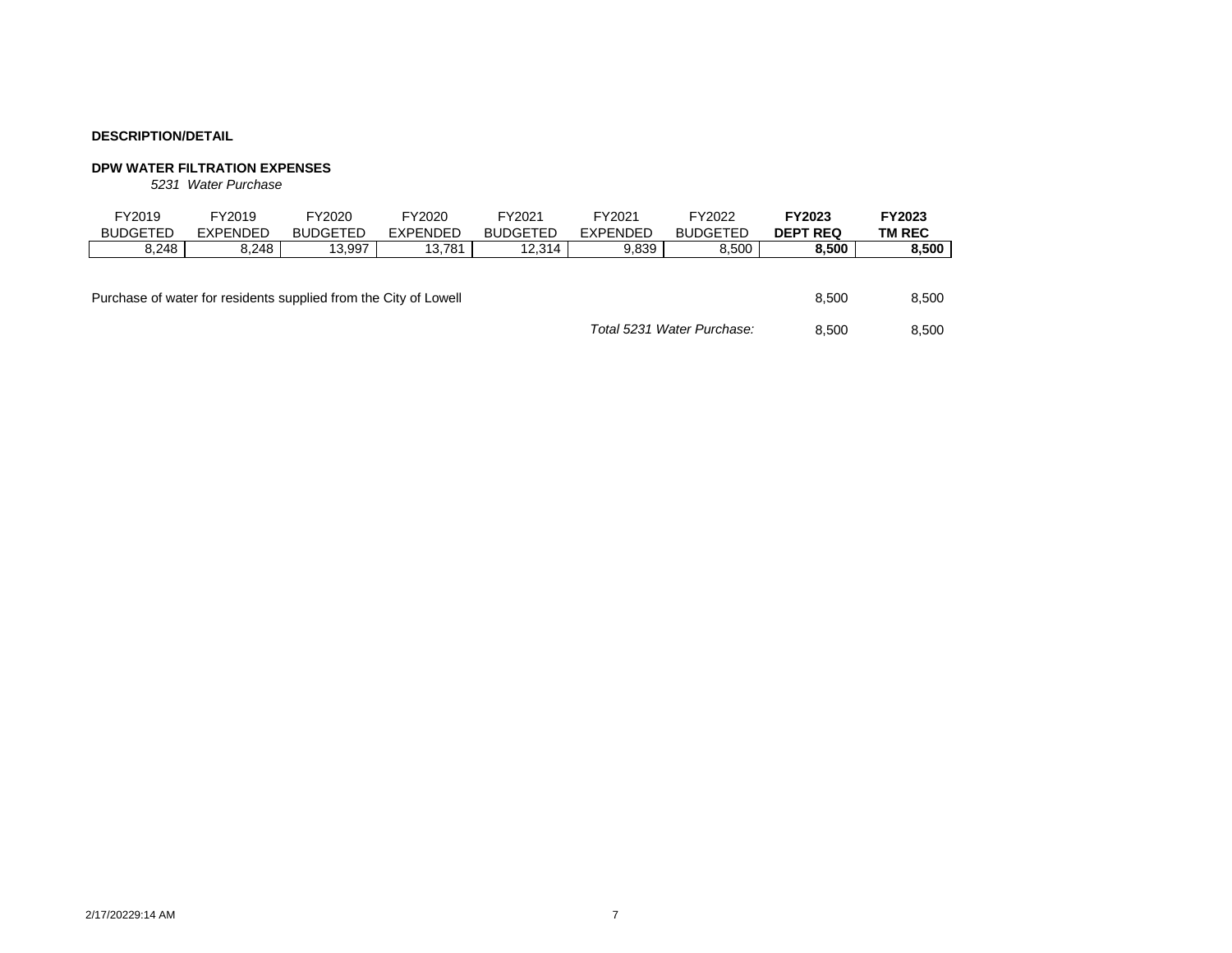#### **DPW WATER FILTRATION OPERATING**

*5240 Repairs and Maintenance* FY2019 FY2019 FY2020 FY2020 FY2021 FY2021 FY2022 **FY2023 FY2023** BUDGETED EXPENDED BUDGETED EXPENDED BUDGETED EXPENDED BUDGETED **DEPT REQ TM REC** 149,131 | 146,965 | 199,646 | 135,675 | 192,933 | 156,326 | 131,550 | **114,220** | **114,220** The budget number anticipates need and correctly reflects a BMP of budgeting 10% of operating for repairs and maintenance *Chemical Feed Pump Repairs and Supplies* Rebuild Kits for Chemical feed pumps; 6,000 6,000 6,000 6,000 6,000 6,000 6,000 6,000 6,000 6,000 6,000 6,000 6,000 6,000 6,000 6,000 6,000 6,000 6,000 6,000 6,000 6,000 6,000 6,000 6,000 6,000 6,000 6,000 6,000 6,000 6,00 purchase of Spare basin pump 1 3,500 3,500 3,500 3,500 3,500 3,500 3,500 3,500 3,500 3,500 3,500 3,500 3,500 3,500 3,500 3,500 3,500 3,500 3,500 3,500 3,500 3,500 3,500 3,500 3,500 3,500 3,500 3,500 3,500 3,500 3,500 3,500 Various PVC parts/piping, primer, glue 2,000 2,000 2,000 2,000 2,000 2,000 2,000 2,000 2,000 2,000 2,000 2,000 *Lubrication* White Grease, Red Grease, Turbo Oil 1 550 550 *Backflow Program* Brass Inserts for Testing Backflow Devices 650 to the state of the state of the state of the state of the state of the state of the state of the state of the state of the state of the state of the state of the state of the Calibration of Backflow Testing Gauge 2 150 150 *Sludge Drying System* Replacement Filter Cloth 1,200 1,200 1,200 1,200 1,200 1,200 1,200 1,200 1,200 1,200 1,200 1,200 1,200 1,200 1,200 1,200 1,200 1,200 1,200 1,200 1,200 1,200 1,200 1,200 1,200 1,200 1,200 1,200 1,200 1,200 1,200 1,200 1,200 Replacement Autovac Vacuum Seals 2 2,670 2,670 Replacement Vacuum Pump Seals New Knife Blades 3 4,200 4,200 *Replacement Items* Sample Pumps 2 800 800 *Contingency Repair (major failure)* Unanticipated or Unplanned 30,000 30,000 30,000 30,000 30,000 30,000 30,000 30,000 30,000 30,000 30,000 30,000 *Repair Services* HVAC Maintenance/Repair 8,000 8,000 8,000 8,000 8,000 8,000 8,000 8,000 8,000 8,000 8,000 8,000 8,000 8,000 8,000 8,000 8,000 8,000 8,000 8,000 8,000 8,000 8,000 8,000 8,000 8,000 8,000 8,000 8,000 8,000 8,000 8,000 8,000 Aeration Blower Maintenance 6,000 5,000 5,000 5,000 5,000 5,000 5,000 5,000 5,000 5,000 5,000 5,000 5,000 5,000<br>Misc.. Repairs and Contingency (small items) Misc.. Repairs and Contingency (small items) 1 15,000 15,000 Landscape Maintenance 6,000 6,000 6,000 6,000 6,000 6,000 6,000 6,000 6,000 6,000 6,000 6,000 6,000 6,000 6,000 Maintenance for remote Stations 6,000 6,000 6,000 6,000 6,000 6,000 6,000 6,000 6,000 6,000 6,000 6,000 6,000 6,000 6,000 6,000 6,000 6,000 6,000 6,000 6,000 6,000 6,000 6,000 6,000 6,000 6,000 6,000 6,000 6,000 6,000 6,00 4 Generators Annual Maintenance (oil/filter) 3,000 and the state of the state of the state of the state of the state of the state of the state of the state of the state of the state of the state of the state of the state o Sludge collection system/ motors/ gears/ chain 1 2,000 2,000 2,000 2,000 2,000 2,000 2,000 2,000 2,000 2,000 2,000 2,000 2,000 2,000 2,000 2,000 2,000 2,000 2,000 2,000 2,000 2,000 2,000 2,000 2,000 2,000 2,000 2,000 2,000 Mechanical Seals for Large Water Pumps 2 4,200 4,200 4,200 4,200 4,200 4,200 4,200 4,200 4,200 4,200 4,200 4,200 4,200 4,200 4,200 4,200 4,200 4,200 4,200 4,200 4,200 4,200 4,200 4,200 4,200 4,200 4,200 4,200 4,200 4,200 4 *Facility Maintenance* Vegetation Mngt at Storage Tank locations 1 3,000 3,000 Cleaning Services 1 9,000 9,000

*Total 5240 Repairs and Maintenance:* \$ 114,220 \$ 114,220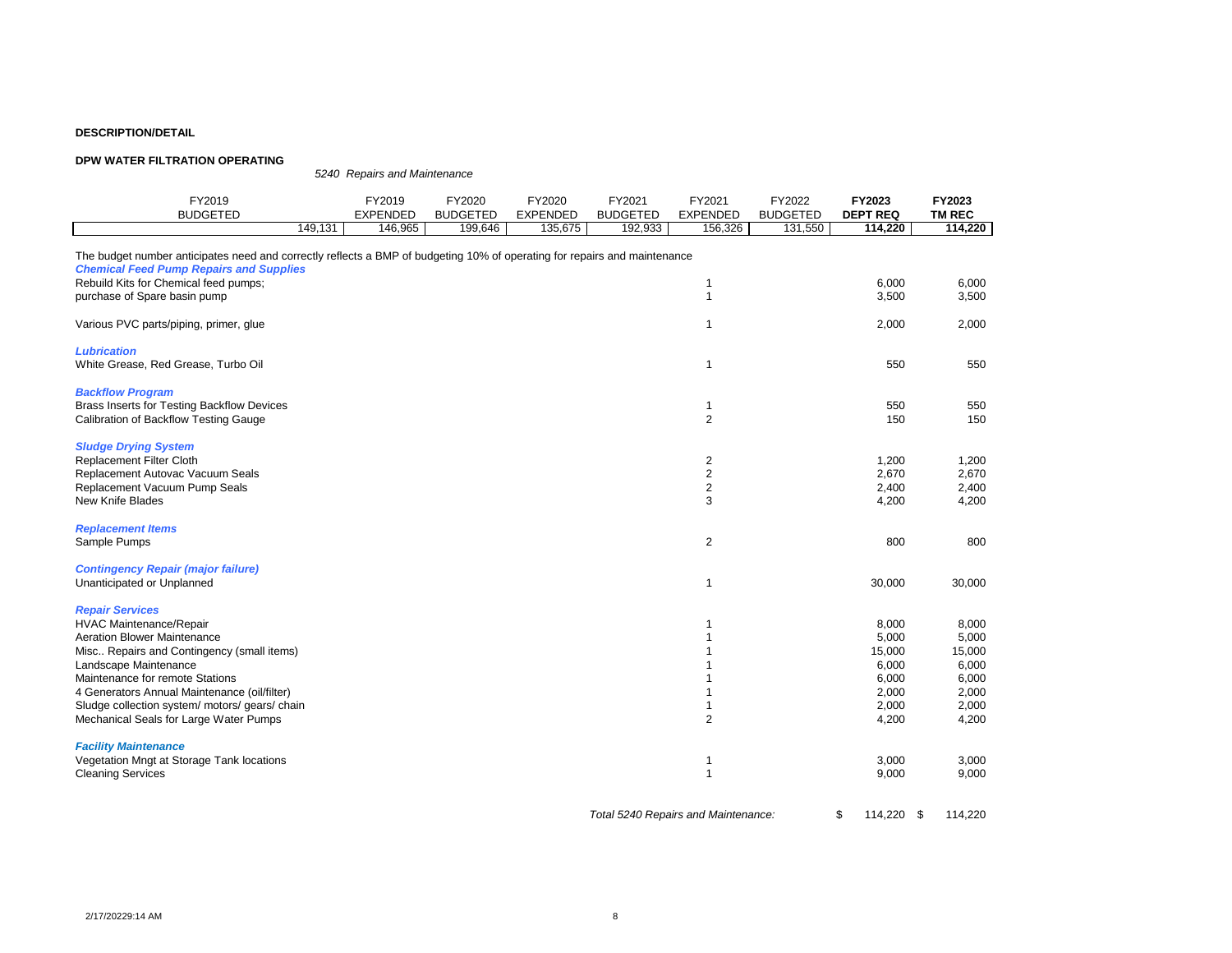## **DPW WATER FILTRATION OPERATING**

*5270 Leases and Contract Services*

| FY2019<br><b>BUDGETED</b>                                                                                                                                                                              | FY2019<br><b>EXPENDED</b> | FY2020<br><b>BUDGETED</b> | FY2020<br><b>EXPENDED</b> | FY2021<br><b>BUDGETED</b> | FY2021<br>EXPENDED | FY2022<br><b>BUDGETED</b>             | FY2023<br><b>DEPT REQ</b>                | FY2023<br>TM REC                         |
|--------------------------------------------------------------------------------------------------------------------------------------------------------------------------------------------------------|---------------------------|---------------------------|---------------------------|---------------------------|--------------------|---------------------------------------|------------------------------------------|------------------------------------------|
| 113,255                                                                                                                                                                                                | 113,255                   | 113,633                   | 92,856                    | 73,933                    | 66,823             | 44,500                                | 44,500                                   | 44,500                                   |
| Instrument Calibration/Repair (Plant, monthly)<br>Instrument Calibration program<br>Thermo Fluoride applicator maintenance<br>Lab Equipment Calibration (Annual)<br><b>Copier Maintenance Contract</b> |                           |                           | 12<br>4                   |                           |                    | 150<br>3,500<br>1,000<br>1,500<br>400 | 1,800<br>14,000<br>1,000<br>1,500<br>400 | 1,800<br>14,000<br>1,000<br>1,500<br>400 |
| HVAC maintenance contract                                                                                                                                                                              |                           |                           |                           |                           |                    | 5,000                                 | 5,000                                    | 5,000                                    |
| Equipment / pump rental                                                                                                                                                                                |                           |                           |                           |                           |                    | 200                                   | 200                                      | 200                                      |
| Syncta Computer Software Annual Support                                                                                                                                                                |                           |                           |                           |                           |                    | 800                                   | 800                                      | 800                                      |
| <b>Tank Rental Propane</b>                                                                                                                                                                             |                           |                           |                           |                           |                    | 200                                   | 200                                      | 200                                      |
| Tank Lease Nitrogen                                                                                                                                                                                    |                           |                           |                           |                           |                    | 200                                   | 200                                      | 200                                      |
| Fire System Maintenance/Testing                                                                                                                                                                        |                           |                           |                           |                           |                    | 2,500                                 | 5,000                                    | 5,000                                    |
| Solarbee tank mixer Maintenance Contract                                                                                                                                                               |                           |                           |                           |                           |                    | 2,400                                 | 2,400                                    | 2,400                                    |
| <b>Backflow Consulting &amp; Contracting Services</b>                                                                                                                                                  |                           |                           |                           |                           |                    | 10,000                                | 10,000                                   | 10,000                                   |
| Maintenance new SCADA system                                                                                                                                                                           |                           |                           |                           |                           |                    | 2,000                                 | 2,000                                    | 2,000                                    |
|                                                                                                                                                                                                        |                           |                           |                           |                           |                    |                                       | 44,500                                   | 44,500                                   |

*Total 5270 Leases and Contracts:*

Backflow contracted services has been reduced from \$50k to \$10k due to streamlining and efficiency of new program and additional hires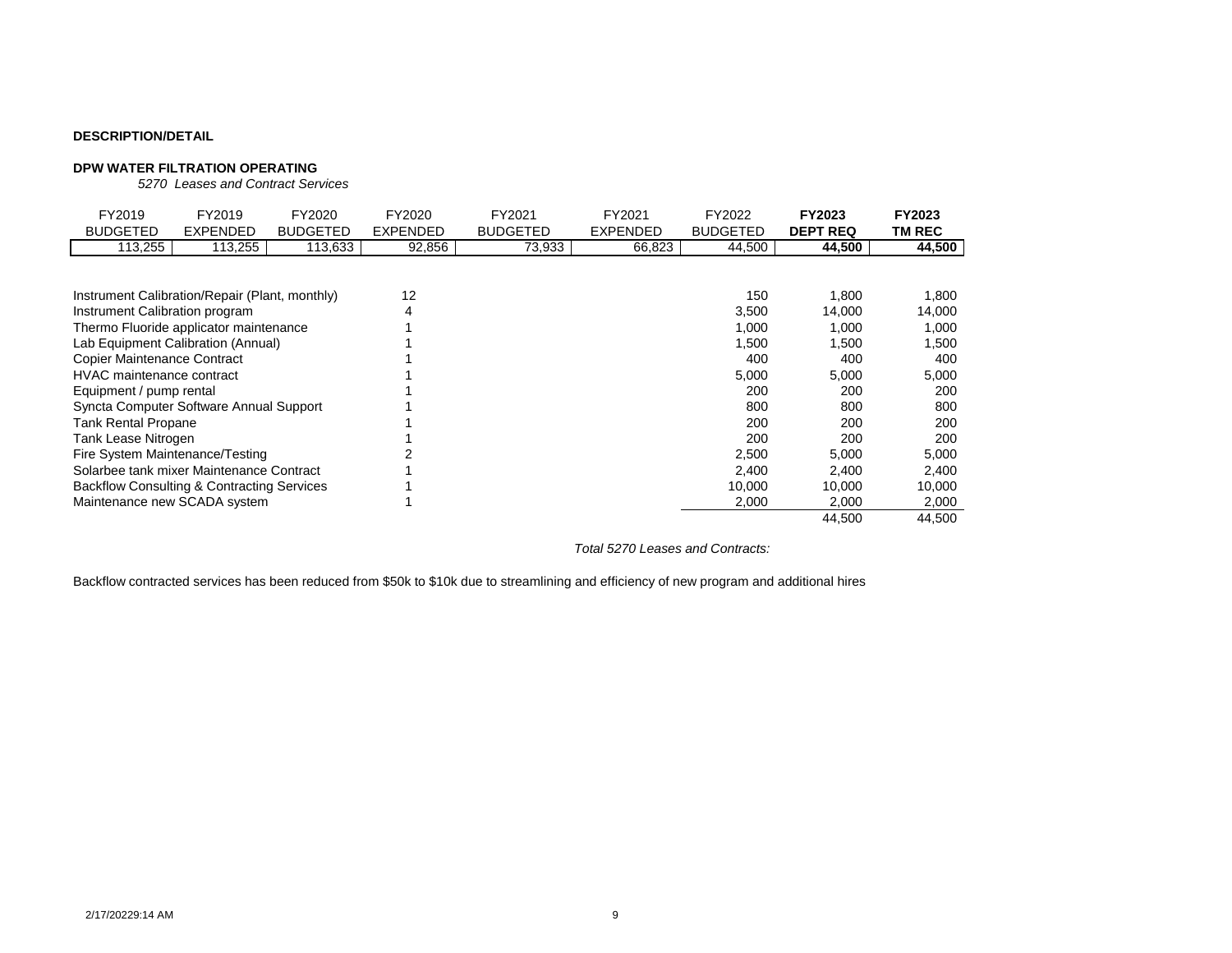# **DPW WATER FILTRATION OPERATING**

*5310 Professional Services*

| FY2019          | FY2019          | FY2020          | Y2020 <del>.</del>      | <sup>-</sup> Y2021 | <sup>-</sup> Y2021 | FY2022          | Y2023 <del>.</del>        | <b>FY2023</b> |
|-----------------|-----------------|-----------------|-------------------------|--------------------|--------------------|-----------------|---------------------------|---------------|
| <b>BUDGETED</b> | <b>EXPENDED</b> | <b>BUDGETED</b> | <b>EXPENDED</b>         | <b>BUDGETED</b>    | EXPENDED           | <b>BUDGETED</b> | <b>REC</b><br><b>DEPT</b> | <b>TM REC</b> |
|                 |                 | 10,000          | 0.000<br>$\overline{A}$ |                    |                    |                 |                           |               |

*Total 5310 Professional Services:* - -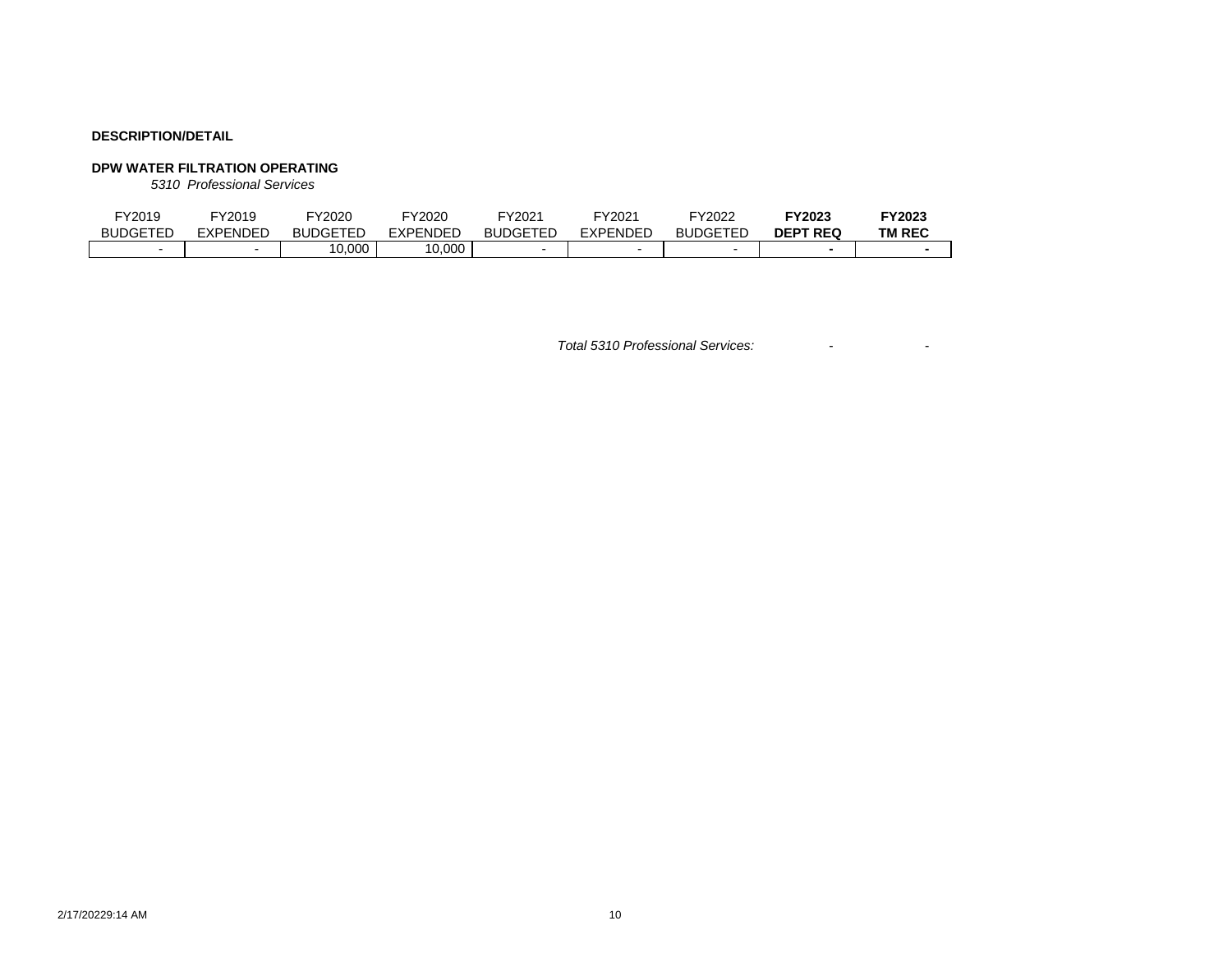# **DPW WATER FILTRATION OPERATING**

*5340 Communications*

| FY2019<br><b>BUDGETED</b>                                                                                                      | FY2019<br><b>EXPENDED</b> | FY2020<br><b>BUDGETED</b> | FY2020<br><b>EXPENDED</b> | FY2021<br><b>BUDGETED</b> | FY2021<br><b>EXPENDED</b> | FY2022<br><b>BUDGETED</b>  | FY2023<br><b>DEPT REQ</b>             | FY2023<br><b>TM REC</b>               |
|--------------------------------------------------------------------------------------------------------------------------------|---------------------------|---------------------------|---------------------------|---------------------------|---------------------------|----------------------------|---------------------------------------|---------------------------------------|
| 18,384                                                                                                                         | 18,081                    | 23,184                    | 16,571                    | 19,928                    | 9,379                     | 17,000                     | 11,100                                | 11,100                                |
| CCR report and mailing<br>CCTV Monitoring,<br><b>Cyber Comm License</b><br>Telephone/FIOS (Verizon)<br>Backflow direct mailing |                           |                           |                           |                           |                           |                            | 3.500<br>2.000<br>100<br>5.000<br>500 | 3,500<br>2,000<br>100<br>5,000<br>500 |
|                                                                                                                                |                           |                           |                           |                           |                           | Total 5340 Communications: | 11.100                                | 11.100                                |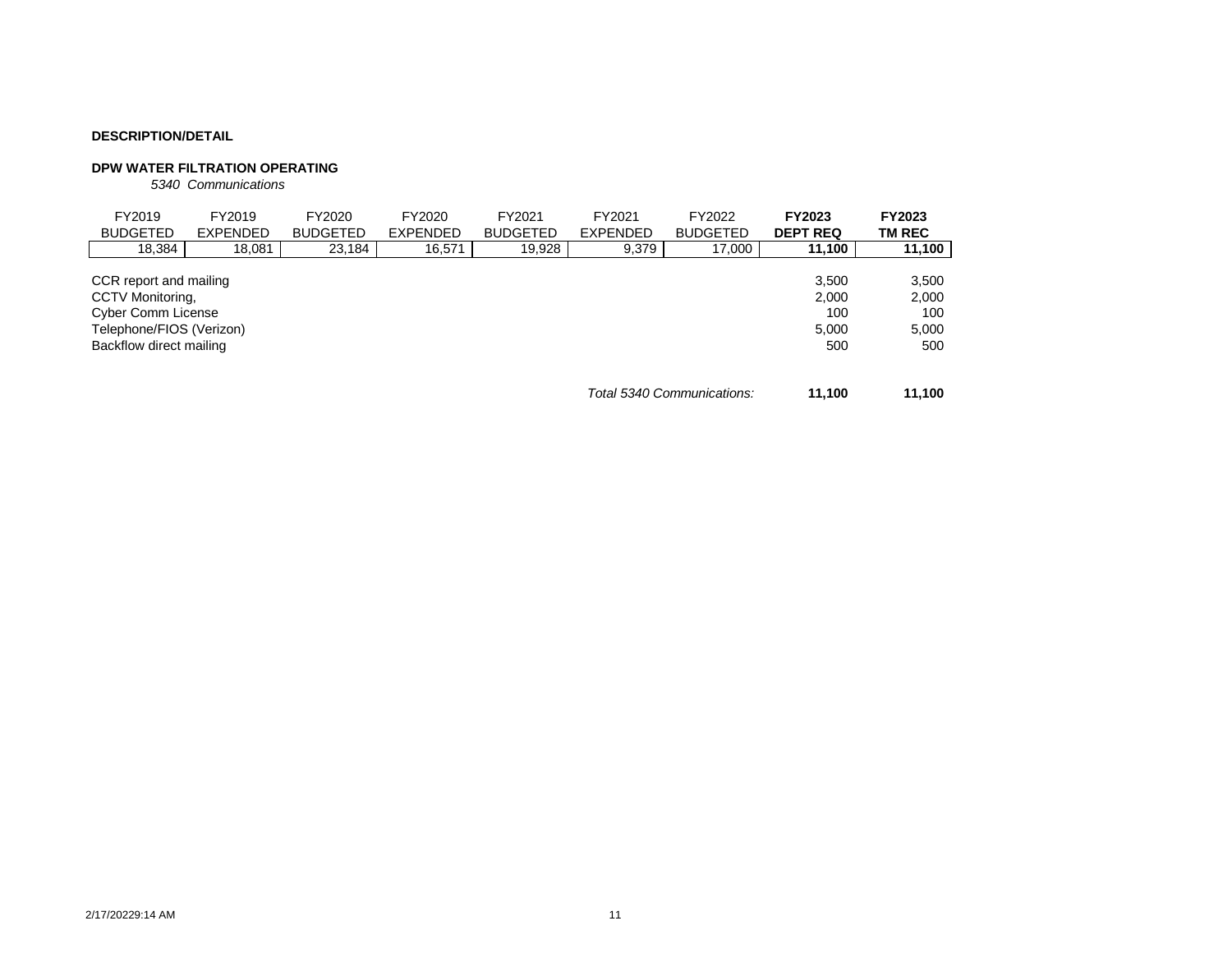# **DPW WATER FILTRATION OPERATING**

*5420 Office Supplies*

| FY2019<br><b>BUDGETED</b> | FY2019<br><b>EXPENDED</b> | FY2020<br><b>BUDGETED</b>                                                                                                                 | FY2020<br><b>EXPENDED</b> | FY2021<br><b>BUDGETED</b> | FY2021<br><b>EXPENDED</b> | FY2022<br><b>BUDGETED</b>   | <b>FY2023</b><br><b>DEPT REQ</b> | FY2023<br><b>TM REC</b> |
|---------------------------|---------------------------|-------------------------------------------------------------------------------------------------------------------------------------------|---------------------------|---------------------------|---------------------------|-----------------------------|----------------------------------|-------------------------|
| 664                       | 664                       | 2.600                                                                                                                                     | 179                       | 2.742                     | 2.742                     | 2,600                       | 2,600                            | 2,600                   |
|                           |                           | Pens, paper, toner, fax supplies,<br>File cabinets, ink cartridges, laser jet cartridges<br>Labeling/chart printouts and business postage |                           |                           |                           |                             | 2.600                            | 2,600                   |
|                           |                           |                                                                                                                                           |                           |                           |                           | Total 5420 Office Supplies: | 2.600                            | 2.600                   |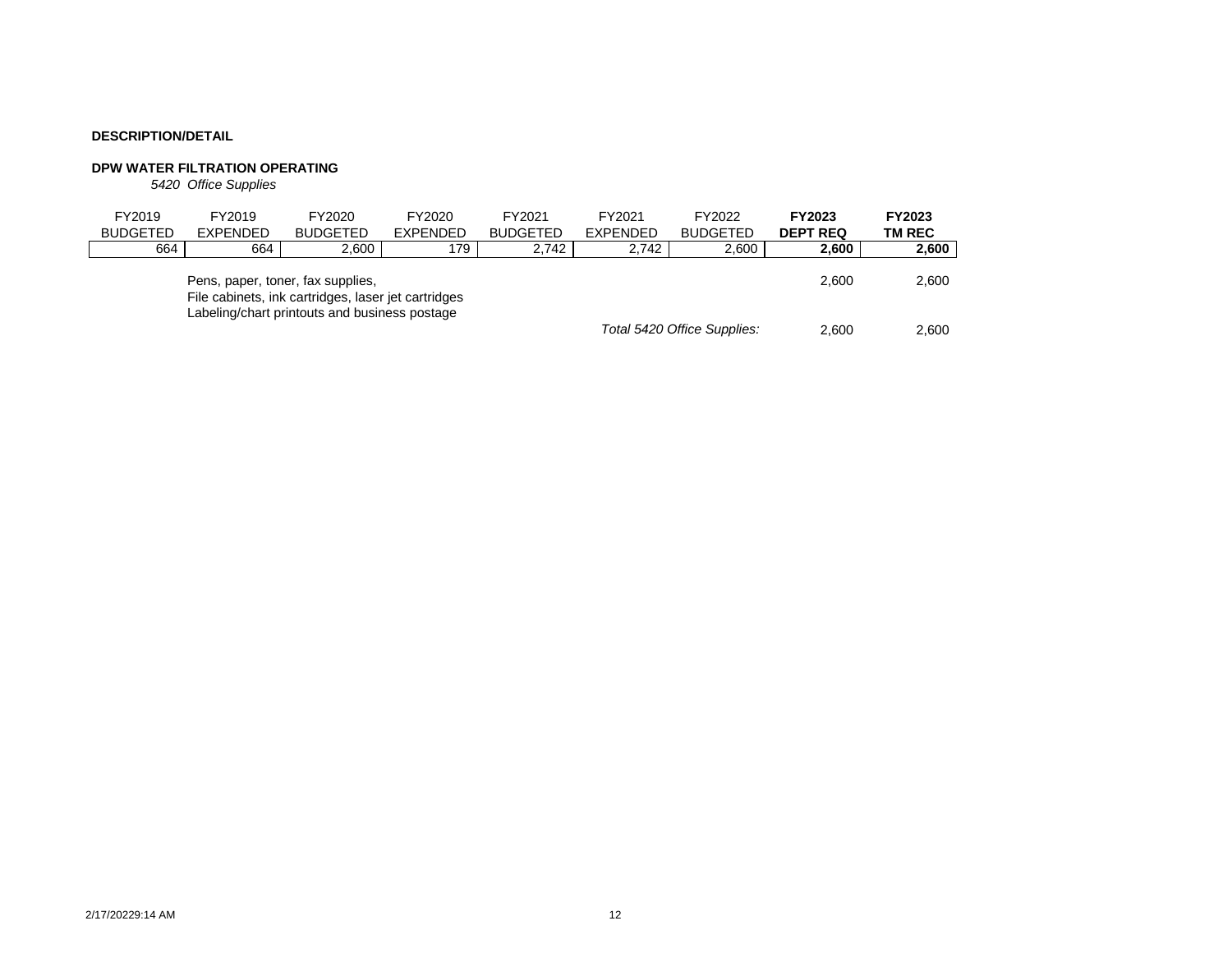# **DPW WATER FILTRATION OPERATING**

*5423 All Other Supplies and Equipment*

| FY2019                                       | FY2019          | FY2020          | FY2020          | FY2021          | FY2021          | FY2022          | FY2023          | FY2023        |
|----------------------------------------------|-----------------|-----------------|-----------------|-----------------|-----------------|-----------------|-----------------|---------------|
| <b>BUDGETED</b>                              | <b>EXPENDED</b> | <b>BUDGETED</b> | <b>EXPENDED</b> | <b>BUDGETED</b> | <b>EXPENDED</b> | <b>BUDGETED</b> | <b>DEPT REQ</b> | <b>TM REC</b> |
| 69,219                                       | 59,776          | 83,282          | 77,424          | 91,373          | 87,964          | 66,675          | 68,275          | 68,275        |
|                                              |                 |                 |                 |                 |                 |                 |                 |               |
| <b>Laboratory Budget</b>                     |                 |                 |                 |                 |                 |                 |                 |               |
| Performance Evaluation DEP                   |                 |                 |                 | 300             |                 |                 | 300             | 300           |
| Misc. accessories, expendables               |                 |                 |                 | 6,000           |                 |                 | 6,000           | 6,000         |
| <b>EPA/DEP Required Sample Analysis</b>      |                 |                 |                 | 10,000          |                 |                 | 10,000          | 10,000        |
| IOC, SEC, THM, HAA5, VOC, TOC, Chlorite      |                 |                 |                 | 2,800           |                 |                 | 11,200          | 11,200        |
| UCMR3 mandated analysis (continued)          |                 |                 |                 | 1,500           |                 |                 | 6,000           | 6,000         |
| Inorganic Chemicals, KI, acids, reagents     |                 |                 |                 | 4,000           |                 |                 | 4,000           | 4,000         |
| Biological supplies, media                   |                 |                 |                 | 1,250           |                 |                 | 5,000           | 5,000         |
| Microbiology cultures for QC                 |                 |                 |                 | 100             |                 |                 | 400             | 400           |
| Instrumental Supplies, analytical kits       |                 |                 |                 | 2,500           |                 |                 | 2,500           | 2,500         |
| FEDEX for overnight sample shipments         |                 |                 |                 | 3,500           |                 |                 | 3,500           | 3,500         |
| Organic Chemicals, dyes, indicators, etc.    |                 |                 |                 | 675             |                 |                 | 675             | 675           |
| pH meter, supplies, standards, probes        |                 |                 |                 | 5,000           |                 |                 | 5,000           | 5,000         |
| Chemtrec chlorine analyzers (maintenance)    |                 |                 | 6               | 300             |                 |                 | 1,800           | 1,800         |
| <b>PFAS Testing</b>                          |                 |                 | 12              | 250             |                 |                 | 3,000           | 3,000         |
| <b>General Plant Items</b>                   |                 |                 |                 |                 |                 |                 |                 |               |
| Cleaning supplies, brooms, mops, pads        |                 |                 |                 | 1,500           |                 |                 | 1,500           | 1,500         |
| Paper products (TP, C-fold towels etc.)      |                 |                 |                 | 1,100           |                 |                 | 1,100           | 1,100         |
| Safety supplies, replacement masks, filters  |                 |                 |                 | 1,200           |                 |                 | 1,200           | 1,200         |
| Misc. items, batteries, flashlights, gloves, |                 |                 |                 | 500             |                 |                 | 500             | 500           |
| First Aid kit supplies                       |                 |                 | 6               | 150             |                 |                 | 900             | 900           |
| Hazardous chemical disposal                  |                 |                 |                 | 700             |                 |                 | 700             | 700           |
| Shop Tools                                   |                 |                 |                 | 1,000           |                 |                 | 1,000           | 1,000         |
| Nitrogen gas, Propane                        |                 |                 |                 | 1,000           |                 |                 | 1,000           | 1,000         |
| Safety shower/Eye wash/fume hood inspection  |                 |                 |                 | 1,000           |                 |                 | 1,000           | 1,000         |
|                                              |                 |                 |                 |                 |                 |                 |                 |               |

*Total 5423 All Other Supplies and Equipment:* 68,275 68,275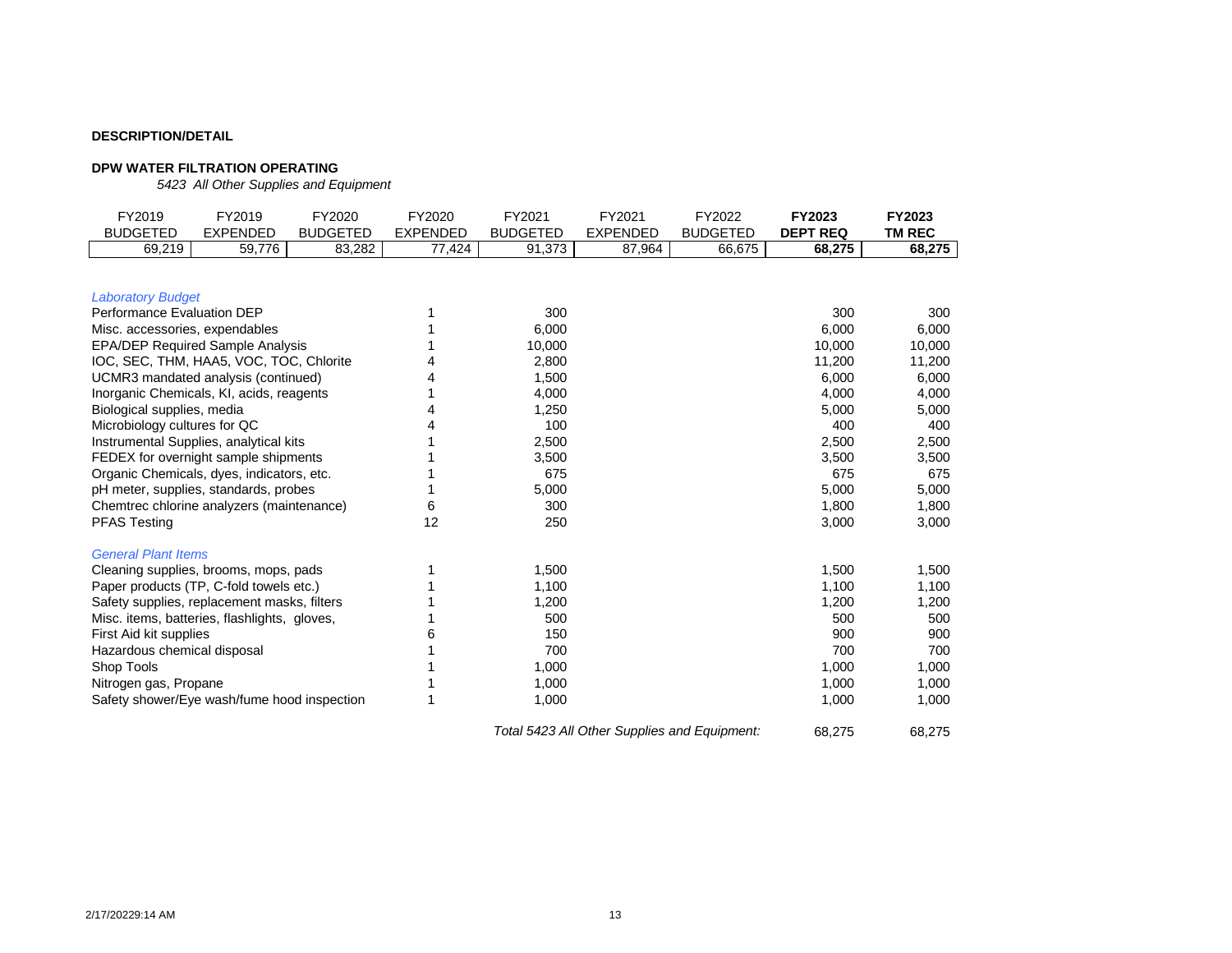# **DPW WATER FILTRATION OPERATING**

*5429 Computer Equipment*

| FY2019<br><b>BUDGETED</b>                                                      | FY2019<br><b>EXPENDED</b> | FY2020<br><b>BUDGETED</b> | FY2020<br><b>EXPENDED</b> | FY2021<br><b>BUDGETED</b> | FY2021<br><b>EXPENDED</b> | FY2022<br><b>BUDGETED</b> | FY2023<br><b>DEPT REQ</b> | FY2023<br>TM REC |
|--------------------------------------------------------------------------------|---------------------------|---------------------------|---------------------------|---------------------------|---------------------------|---------------------------|---------------------------|------------------|
| 17.600                                                                         | 6.109                     | 5.287                     | 4.587                     | 700                       | $\overline{\phantom{0}}$  | 700                       | 6.000                     | 6,000            |
| Replace (5) computers as part of an on-going IT Dept's schedule of replacement | 6.000                     | 6,000                     |                           |                           |                           |                           |                           |                  |
|                                                                                | 6.000                     | 6.000                     |                           |                           |                           |                           |                           |                  |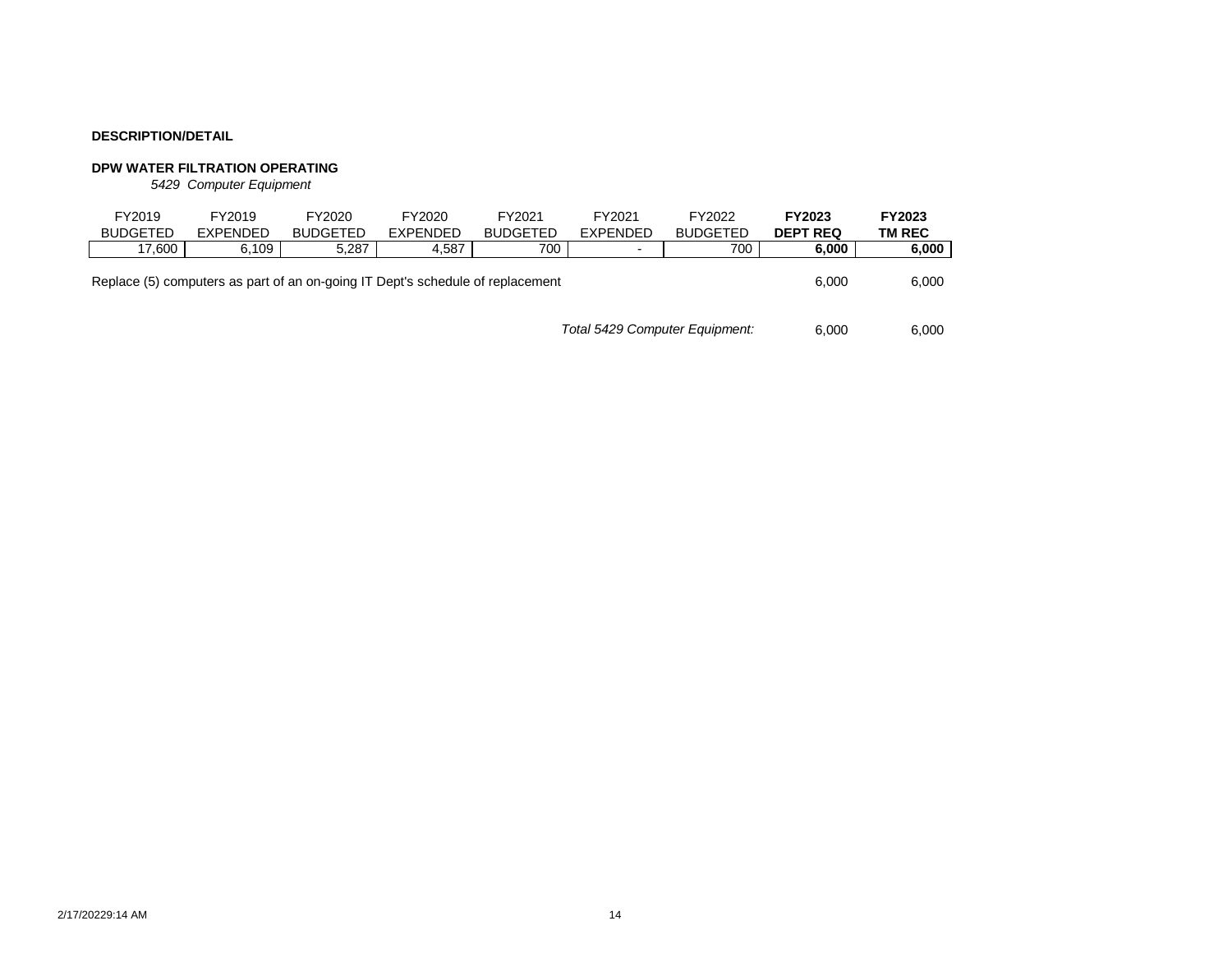### **DPW WATER FILTRATION OPERATING**

*Chemicals*

| <sup>-</sup> Y2019 | <sup>–</sup> Y2019 | FY2020          | Y2020           | $\neg$ Y2021    | FY2021          | FY2022          | FY2023          | FY2023        |
|--------------------|--------------------|-----------------|-----------------|-----------------|-----------------|-----------------|-----------------|---------------|
| <b>BUDGETED</b>    | EXPENDED           | <b>BUDGETED</b> | <b>EXPENDED</b> | <b>BUDGETED</b> | <b>EXPENDED</b> | <b>BUDGETED</b> | <b>DEPT REQ</b> | <b>TM REC</b> |
| 553,993            | 469.445            | 568,832         | 492,951         | 638.865         | 595,428         | 453,662         | 484.329         | 484,329       |

Tewksbury Water Plant Chemical Budgeting Using Tank Fill Counts/Deliveries

*Total Chemicals:*

This method is based on fill counts of chemical deliveries

Based on actual amount of each chemical used and historically how many deliveries or fills used.

One cycle of each chemical (where applicable) is added for contingency of a hot summer, high usage or low amount at end of year. Depending on usage and how much chemcial is left at the end of the year willl determine if the extra fill is needed.

Certain chemicals such as GAC and ZOP will not have overages due to the nature of the usage.

Prediction of Chemcial Use and Expected Cost

|                            |        |         |              | Cost /fill  |                                                        |            |               |
|----------------------------|--------|---------|--------------|-------------|--------------------------------------------------------|------------|---------------|
| <b>Chemical Name</b>       | Amount | Units   | <b>Fills</b> | <b>FY22</b> | <b>Total Cost</b>                                      | Add 1 fill | Total Used \$ |
| <b>NaChlorite</b>          | 1000   | gallons |              | \$5,560     | \$38,920.00                                            | \$5,560    | \$44,480      |
| Alum                       | 4000   | gallons | 12           | \$4,450     | \$53,400.00                                            | \$4,450    | \$57,850      |
| Hypo                       | 4000   | gallons | 10           | \$3,500     | \$35,000.00                                            | \$3,500    | \$38,500      |
| HCI                        | 330    | gallons | 14           | \$1,000     | \$14,000.00                                            | \$1,000    | \$15,000      |
| Silly Acid (Fluoride)      | 300    | gallons | 8            | \$1,125     | \$9,000,00                                             | \$1,125    | \$10,125      |
| 25% NaOH                   | 4000   | gallons | 12           | \$3,200     | \$38,400.00                                            | \$3,200    | \$41,600      |
| ZOP (Corrosion Inhibitor)  | 1000   | gallons | 2            | \$4,832     | \$9.664.00                                             | \$4,832    | \$14,496      |
| **PAC                      | 5      | bags    | 4            | \$1,160     | \$4,640,00                                             | \$0        | \$4,640       |
| GAC (two filters per year) | 70000  | pounds  | 2            | \$49,700    | \$99,400,00                                            | \$0        | \$99,400      |
| *DE                        | 40     | bags*   |              | \$14,276    | \$99,932.00                                            | \$14,276   | \$114,208     |
|                            |        |         |              |             | \$402,356                                              | \$37,943   | \$<br>440,299 |
|                            |        |         |              |             | 10% Contingency Cost for FY23 bidding and Force Majure |            | 44,030        |
|                            |        |         |              |             |                                                        |            | 484.329       |

Some misc. chemicals are purchased such as ice melter, back-up barrels of chemicals etc.

GAC has been converted to virgin carbon instead of reactivated for logistical, quality, and cost efficiency issues.

Filters can likely go for 3+ years without change with virgin carbon instead of every other year.

Hypo use was very high in summer 2020 due to drought, river conditions, and residents WFH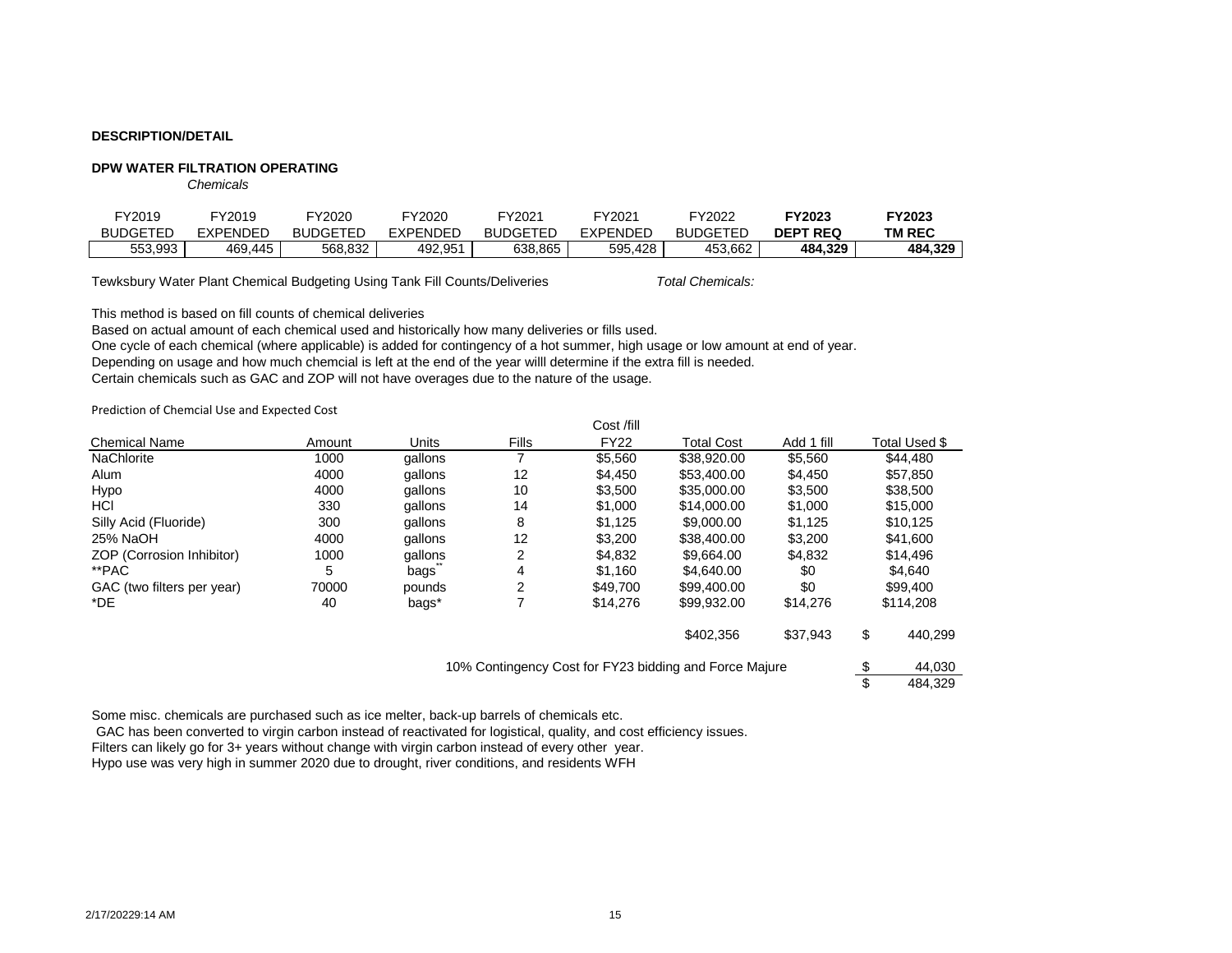### **DPW WATER FILTRATION OPERATING**

*Residual Disposal*

| FY2019          | FY2019   | FY2020          | FY2020        | <sup>-</sup> Y2021 | FY2021          | FY2022          | FY2023          | FY2023        |
|-----------------|----------|-----------------|---------------|--------------------|-----------------|-----------------|-----------------|---------------|
| <b>BUDGETED</b> | EXPENDED | <b>BUDGETED</b> | EXPENDED      | <b>BUDGETED</b>    | <b>EXPENDED</b> | <b>BUDGETED</b> | <b>DEPT REQ</b> | <b>TM REC</b> |
| 56,364          | 56,359   | 79,796          | '9,796<br>70. | 16736<br>טט, ו     | 116,736         | 75,910          | 128.200         | 128,200       |

Removal and disposal of solid Waste residuals removed from the Water Filtering process 3-Year Average 62,160

### **Residuals Calculation:**

New annual average based on 890 Million Gallons of water production and producing 35 mg/L of total settling solids from the pretreatment. The plant will use about 365,000 lbs. of DE which will remove 331,500 (+/-) lbs of solids. The typical sludge has a moisture content of about 33%. Therefore the 697,000 lbs of solids will yield 2,112,671 lbs of wet cake. Amount generated: 1,060 +/- tons of wet cake per year. Unit load (Dumpster) consist of 5-6 runs. Each run @ 3 tons +/-, for a total of 15-18 tons +/- per pull Sludge is blended with compost per DEP requirements Compost approx. 0.75 ton/cy 60 \$220.00 Transport to Yard \$13,200.00 1200 \$50.00 Hauling sludge to \$60,000.00 900 \$50.00 Hauling compost to \$45,000.00 \$118,200.00 or \$9,850.00 per month 118,200 \$118,200.00 Consultant fees for permitting, sampling, and broke \$10,000.00 1000 1000 10,000 10,000 10,000.00 Residuals are now transported weekly and stockpiled at the DPW Yard. Semi-annually residuals are mixed with yard waste/compost and hauled to farms in the area.

Almost 60 transports per year now

More water produced and trucking has gone up

*Total Residual Disposal:* 128,200 128,200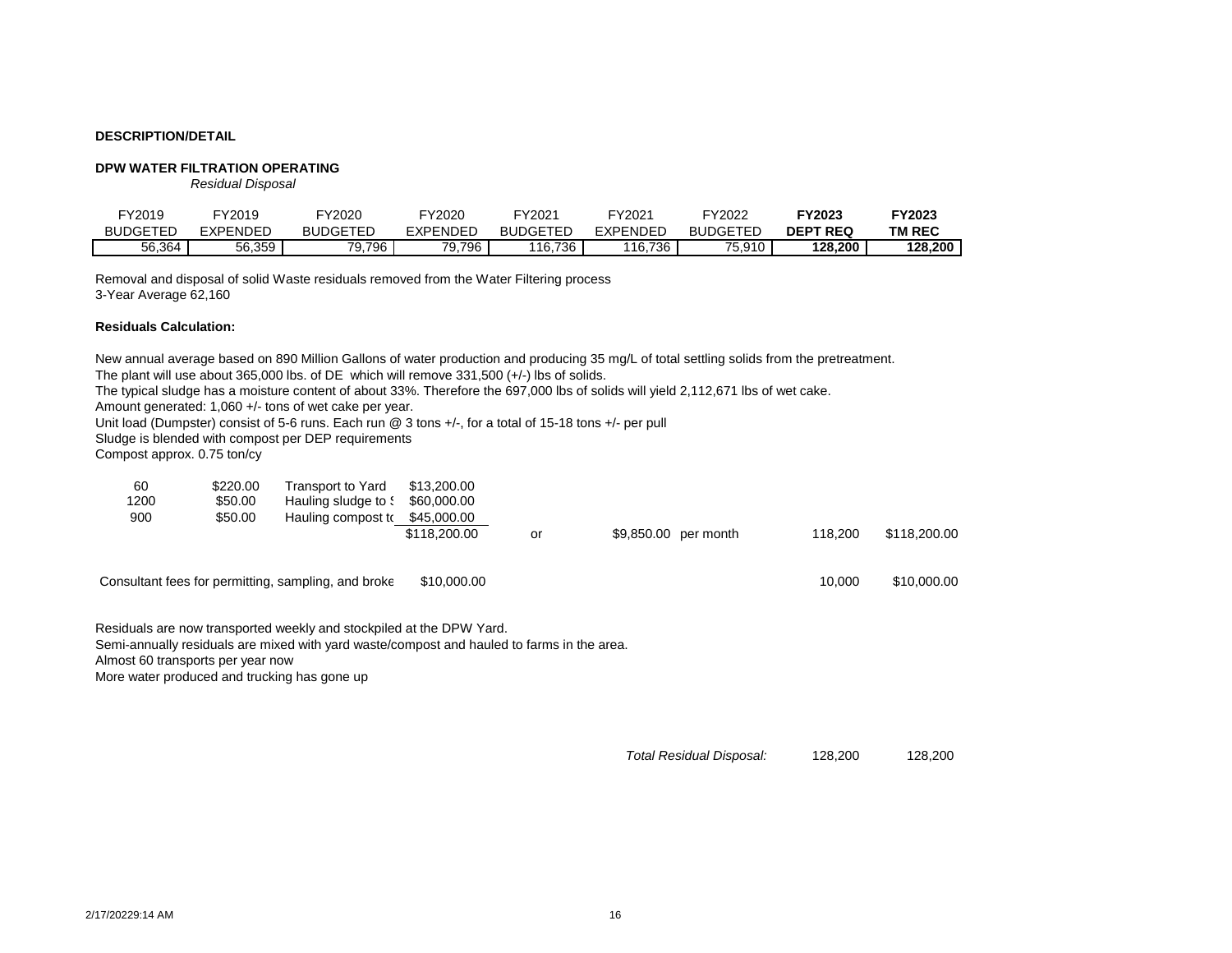# **DPW WATER FILTRATION OPERATING**

Water Assessment

| FY2019<br><b>BUDGETED</b>                                                   | FY2019<br><b>EXPENDED</b> | FY2020<br><b>BUDGETED</b> | FY2020<br>EXPENDED | FY2021<br><b>BUDGETED</b> | FY2021<br><b>EXPENDED</b> | FY2022<br><b>BUDGETED</b> | FY2023<br><b>DEPT REQ</b> | FY2023<br><b>TM REC</b> |
|-----------------------------------------------------------------------------|---------------------------|---------------------------|--------------------|---------------------------|---------------------------|---------------------------|---------------------------|-------------------------|
| 7.461                                                                       | 461.'                     | 8,000                     | 7,381              | 8.000                     | 8,000                     | 8,000                     | 8,000                     | 8,000                   |
| Mandatory fee charged by DEP based on previous years reported water volumes | 8.000                     | 8,000                     |                    |                           |                           |                           |                           |                         |
|                                                                             |                           |                           |                    |                           |                           | Total Water Assessment:   | 8.000                     | 8.000                   |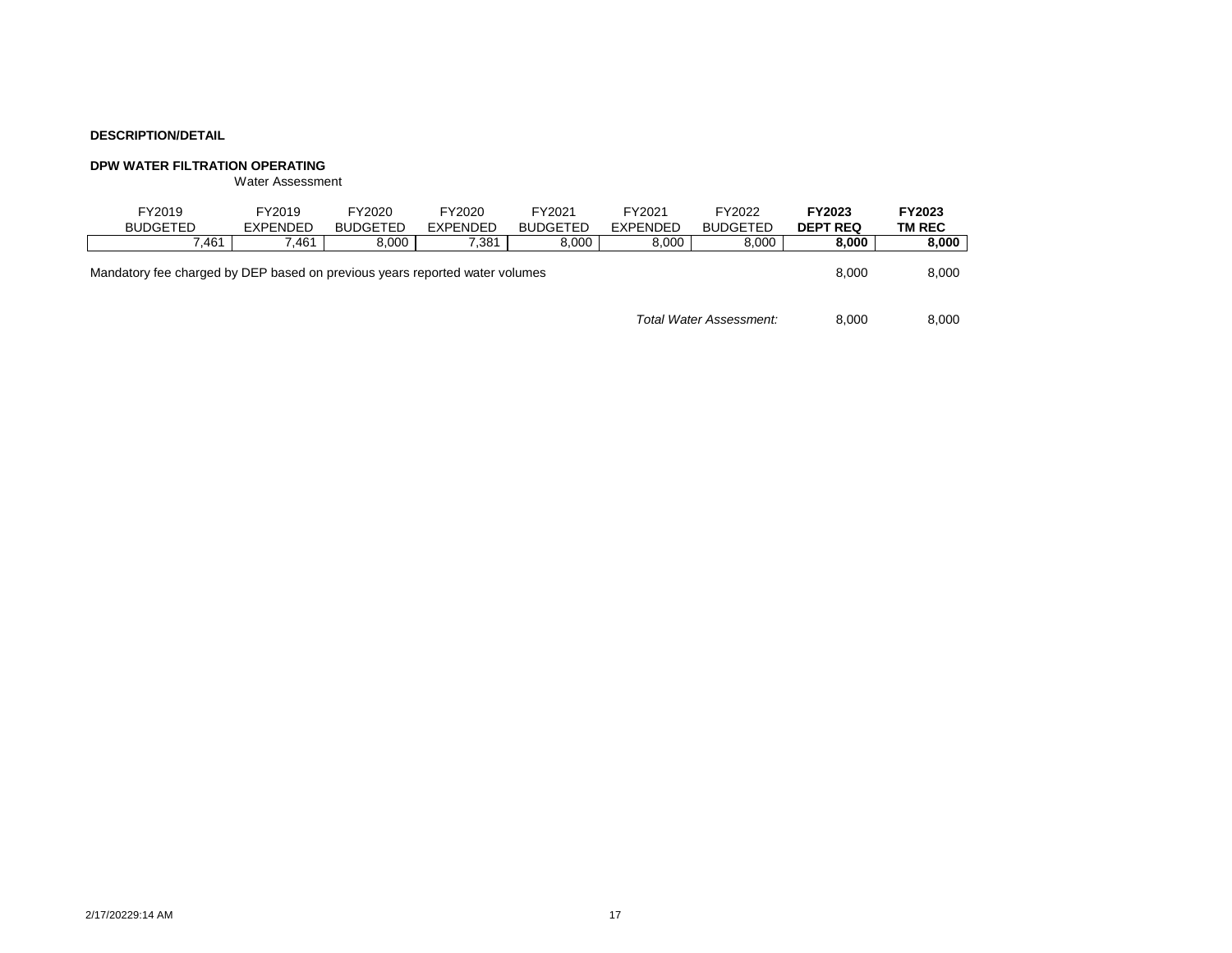# **DPW WATER FILTRATION OPERATING**

*5580 Uniform Allowance*

| FY2010          | FY2010   | FY2011          | FY2011          | FY2012                   | FY2012   | FY2013          | TY2014          | <sup>=</sup> Y2014 |
|-----------------|----------|-----------------|-----------------|--------------------------|----------|-----------------|-----------------|--------------------|
| <b>BUDGETED</b> | EXPENDED | <b>BUDGETED</b> | <b>EXPENDED</b> | <b>BUDGETED</b>          | EXPENDED | <b>BUDGETED</b> | <b>DEPT REQ</b> | <b>TM REC</b>      |
|                 |          |                 |                 | $\overline{\phantom{0}}$ | -        |                 |                 |                    |

*Total 5580 Uniform Allowance:* - -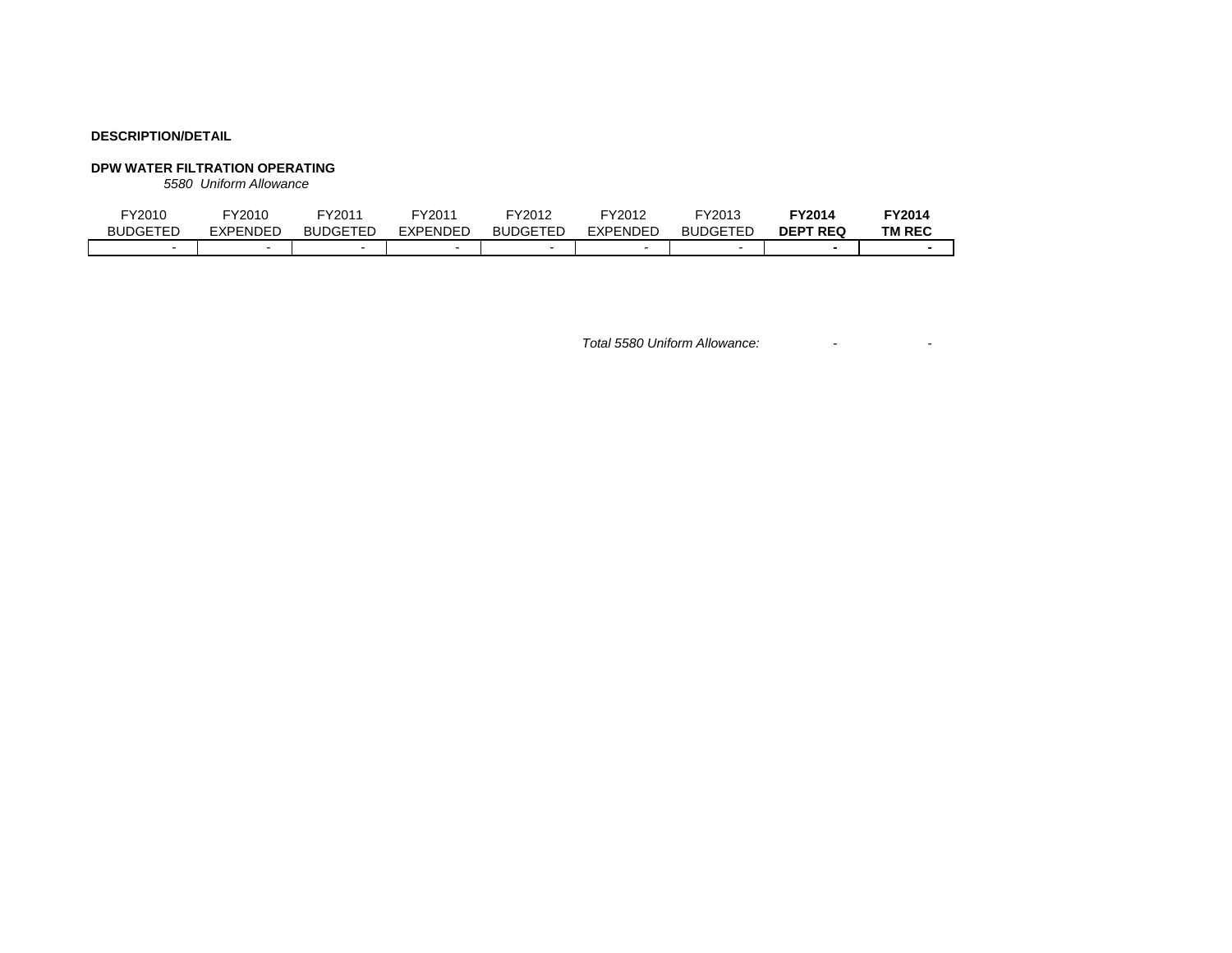# **DPW WATER FILTRATION OPERATING**

*5703 Dues and Memberships*

|                                                                                                                                                                                 | FY2019          | FY2019   | FY2020          | FY2020          | FY2021          | FY2021                   | FY2022          | <b>FY2023</b>   | FY2023 |  |
|---------------------------------------------------------------------------------------------------------------------------------------------------------------------------------|-----------------|----------|-----------------|-----------------|-----------------|--------------------------|-----------------|-----------------|--------|--|
|                                                                                                                                                                                 | <b>BUDGETED</b> | EXPENDED | <b>BUDGETED</b> | <b>EXPENDED</b> | <b>BUDGETED</b> | <b>EXPENDED</b>          | <b>BUDGETED</b> | <b>DEPT REQ</b> | TM REC |  |
|                                                                                                                                                                                 | 700             | 495      | 700             | 205             | 700             | $\overline{\phantom{0}}$ | 700             | 700             | 700    |  |
| Professional Water and Microbiology organizations and publications incl<br>700<br>New England Water Works Assoc, Massachusetts Water Works Assoc for Chief Operator and Chemist |                 |          |                 |                 |                 |                          |                 |                 |        |  |
| Total 5703 Dues and Memberships:                                                                                                                                                |                 |          |                 |                 |                 |                          |                 | 700             | 700    |  |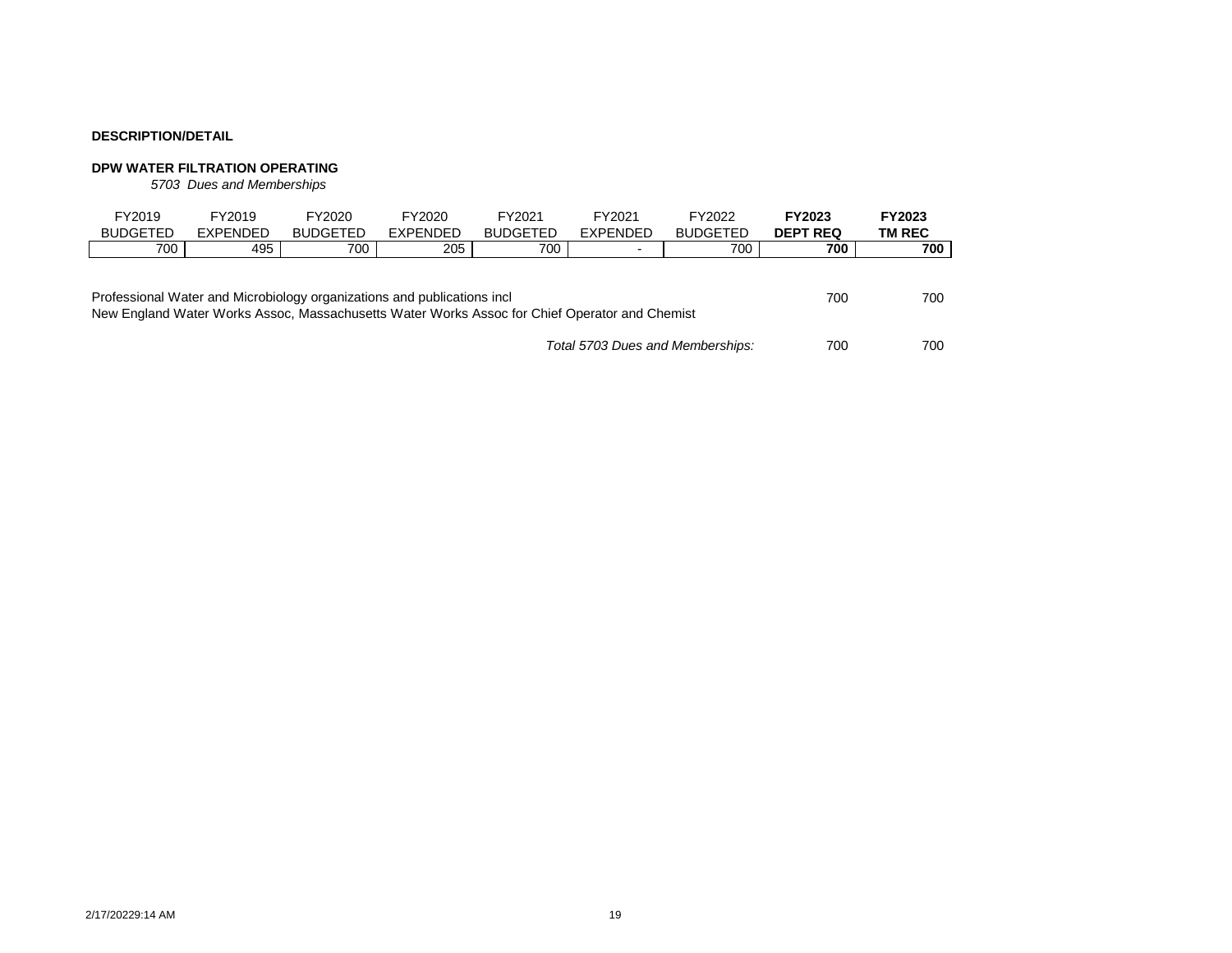# **DPW WATER FILTRATION OPERATING**

*5790 Staff Development/Training*

| FY2019<br><b>BUDGETED</b>                                                                                                                                                                                                                                              | FY2019<br><b>EXPENDED</b> | FY2020<br><b>BUDGETED</b> | FY2020<br><b>EXPENDED</b> | FY2021<br><b>BUDGETED</b> | FY2021<br><b>EXPENDED</b> | FY2022<br><b>BUDGETED</b> | <b>FY2023</b><br><b>DEPT REQ</b> | FY2023<br>TM REC |  |
|------------------------------------------------------------------------------------------------------------------------------------------------------------------------------------------------------------------------------------------------------------------------|---------------------------|---------------------------|---------------------------|---------------------------|---------------------------|---------------------------|----------------------------------|------------------|--|
| 4,515                                                                                                                                                                                                                                                                  | 4,426                     | 11,524                    | 9,136                     | 11,922                    | 5,810                     | 8,500                     | 9,500                            | 9,500            |  |
| Training and Certification for Backflow Coordinator<br>1.000<br>Treatment Operators training for D-3 License (2)<br>2.000<br>Safety Training<br>2.000<br>CEU's for treatment license Recertification<br>3.500<br>CEU's for laboratory/Chemist Recertification<br>1.000 |                           |                           |                           |                           |                           |                           |                                  |                  |  |
| Total 5790 Staff Development/Training:                                                                                                                                                                                                                                 |                           |                           |                           |                           |                           |                           |                                  | 9.500            |  |